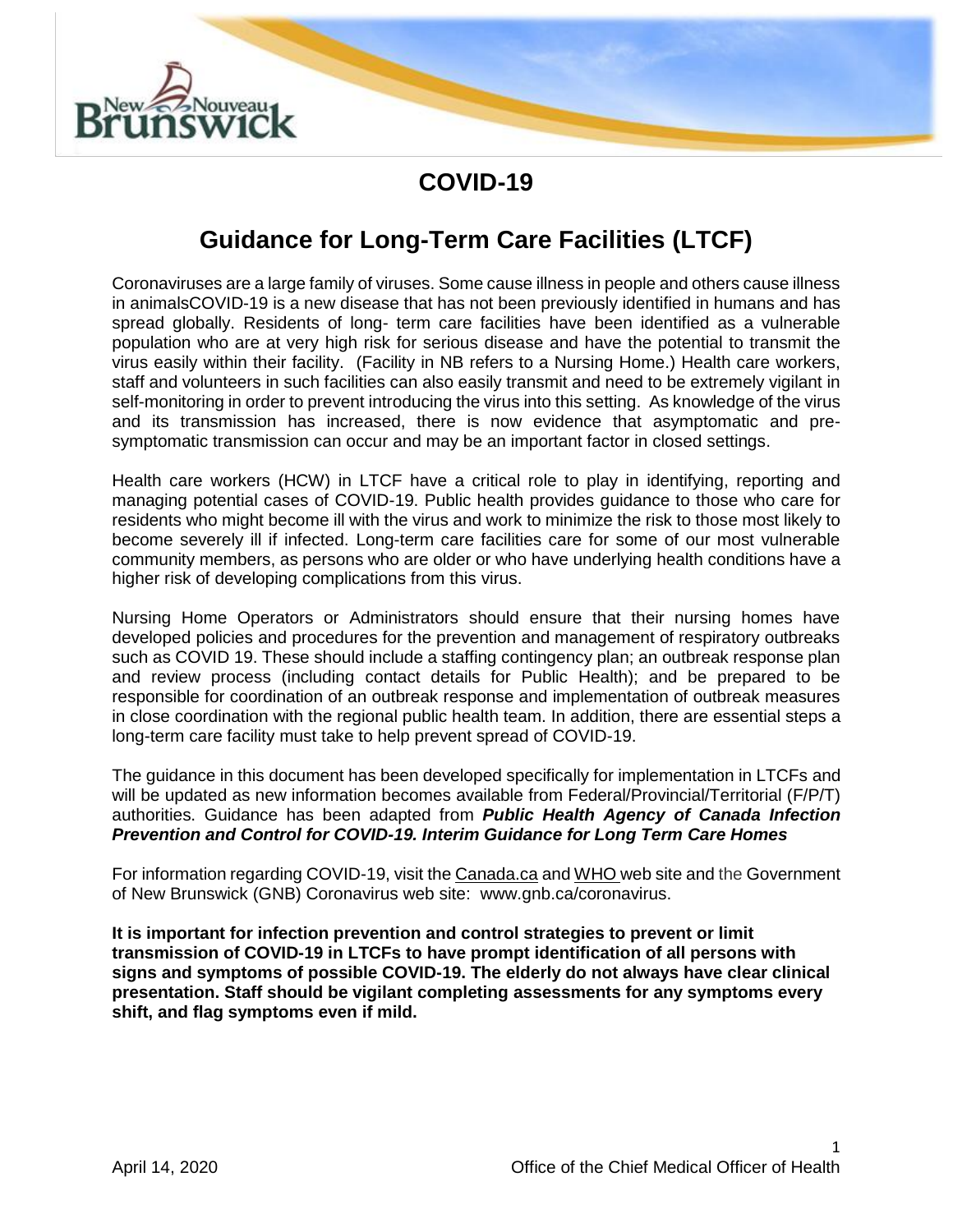

### **Signs or symptoms of COVID-19 can be very subtle early on, for the purposes of protecting this vulnerable group a sensitive definition is used and may include:**

- Fever (temperature of 37.8 $\Box$ C or greater), OR
	- Any new or worsening respiratory symptoms (cough, shortness of breath, runny nose or sneezing, nasal congestion, hoarse voice, sore throat or difficulty swallowing), OR
	- Any new onset atypical symptoms including but not limited to chills, muscle aches, diarrhea, malaise, or headache

### **Transmission**

- Symptomatic cases of COVID-19, including mild cases, are causing the majority of transmission, although there is also evidence that asymptomatic and pre-symptomatic transmission can occur in LTCF settings
- Person-to-person transmission is mostly occurring via infectious respiratory droplets
- The virus enters a person's body either:
	- o by large respiratory droplets containing the virus that adhere to mucous membranes of a person's eyes, nose or mouth, or
	- $\circ$  by touching a surface or an object contaminated with the virus and then proceeding to touching one's eyes, nose and mouth.
- A longer exposure time and a more severe illness with coughing likely increases the risk of exposure to the virus.
- Performing an aerosol-generating medical procedure (AGMP) can generate aerosols capable of being inhaled, and capable of spreading further in the air than respiratory droplets.
- Fecal-oral and body fluid transmission of COVID-19 viruses could be occurring.

### **Incubation period**

Current estimates of the incubation period range from 0-14 days with median estimates of 5-6 days between infection and the onset of clinical symptoms of the disease.

### **Period of communicability**

The period of communicability is not well understood and varies by type of coronavirus. Detailed medical information from people infected is needed to determine the infectious period of COVID-19.

For contact tracing purposes, New Brunswick has adopted the period of communicability for COVID-19 is from two days prior to onset of symptoms up to 14 days after symptom onset.

### **Contamination of surfaces**

COVID-19 viruses can survive on surfaces from several hours to days depending on several factors including relative temperature, humidity, and surface type.

In order to develop technical guidance to support F/P/T public health authorities and front-line clinicians in health care settings respond to COVID-19, a number of assumptions were taken to develop interim guidance documents. These assumptions are based on currently available scientific evidence and expert opinion and are subject to change as new information on transmissibility and epidemiology becomes available. It is still to be determined how easily the

virus spreads between people. See: [Summary of Assumptions](https://www.canada.ca/en/public-health/services/diseases/2019-novel-coronavirus-infection/health-professionals/assumptions.html)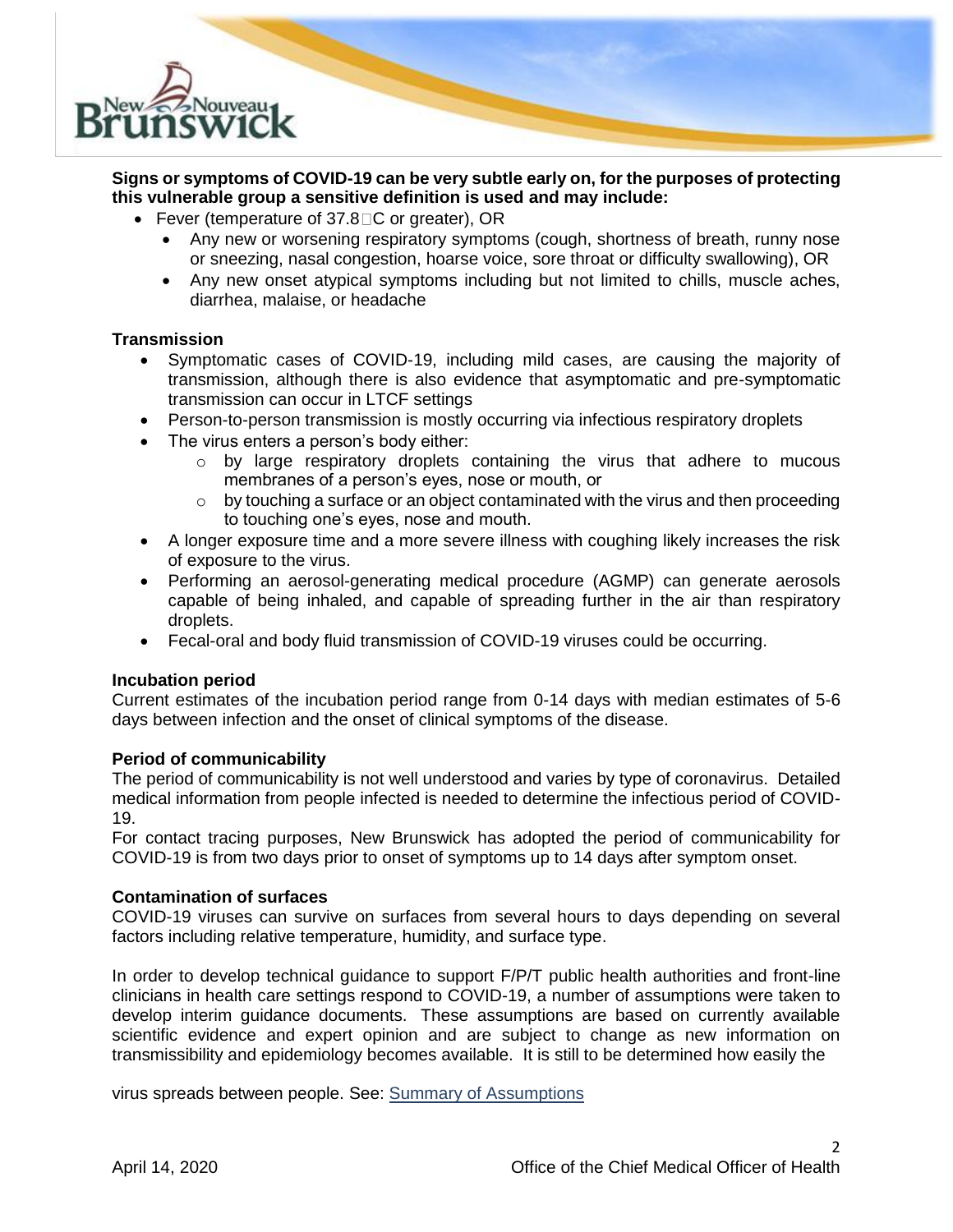

If a resident is experiencing symptoms of COVID-19, follow the **LTCF Clinical Care Pathways Appendix A** and the control measures below.

**To maintain the integrity of the health care system and prevent transmission in clinical and other vulnerable group settings, residents and staff of LTCFs that are symptomatic (even with mild symptoms) are considered as a priority group for testing for COVID-19. Refer to memo April 2, 2020** Expansion of COVID-19 testing Criteria.

### **Reporting and Notification**

Individual cases:

An [interim national case definition](https://www.canada.ca/en/public-health/services/diseases/2019-novel-coronavirus-infection/health-professionals/national-case-definition.html) for COVID-19 has been developed, specifically for confirmed cases, probable cases and as well as associated surveillance reporting requirements.

Report any possible COVID-19 illness in residents and employees immediately to Regional Health Authorities (RHA)Public Health. It is critical for long term care staff to notify Regional Medical Officer of Health (MOH) or designate of any cases (i.e. suspect, confirmed or probable), **within 1 hour** as per amended legislation. RHA Public Health staff can be reached during regular business hours as well as after hours as per established protocols (see **Appendix B**). **RHA Public Health will work with the LTCF to provide overall coordination with health care providers and regional microbiology laboratories for the management of cases and to establish communication links with all involved health care providers for the full duration of illness.**

### **Outbreak:**

**Any suspected outbreak should be responded to immediately and reported to RHA Public Health.** For any suspected outbreak, LTCF will send a line list for ill residents and staff with the same elements as listed in **Appendix C.**

Definition of a COVID-19 outbreak in a LTCF: In the context of the COVID-19 pandemic, a single laboratory-confirmed case of COVID-19 in a resident or staff member.

### **Laboratory Testing:**

RHA Public Health will assist LTCF in facilitating appropriate laboratory testing by the health care provider. As per relevant laboratory guidance and identified protocols, ensure that appropriate specimens from a case are forwarded to the respective regional microbiology laboratory. One nasopharyngeal swab is to be collected.

Follow instructions as provided by the **COVID Assessment and Testing Pathway Appendix D**. The specimens will be tested at the Dr. Georges-L.-Dumont University Hospital Centre microbiology laboratory. Their assay is available 7 days a week and performed within 24 hours of receiving the specimens. Label as LTCF.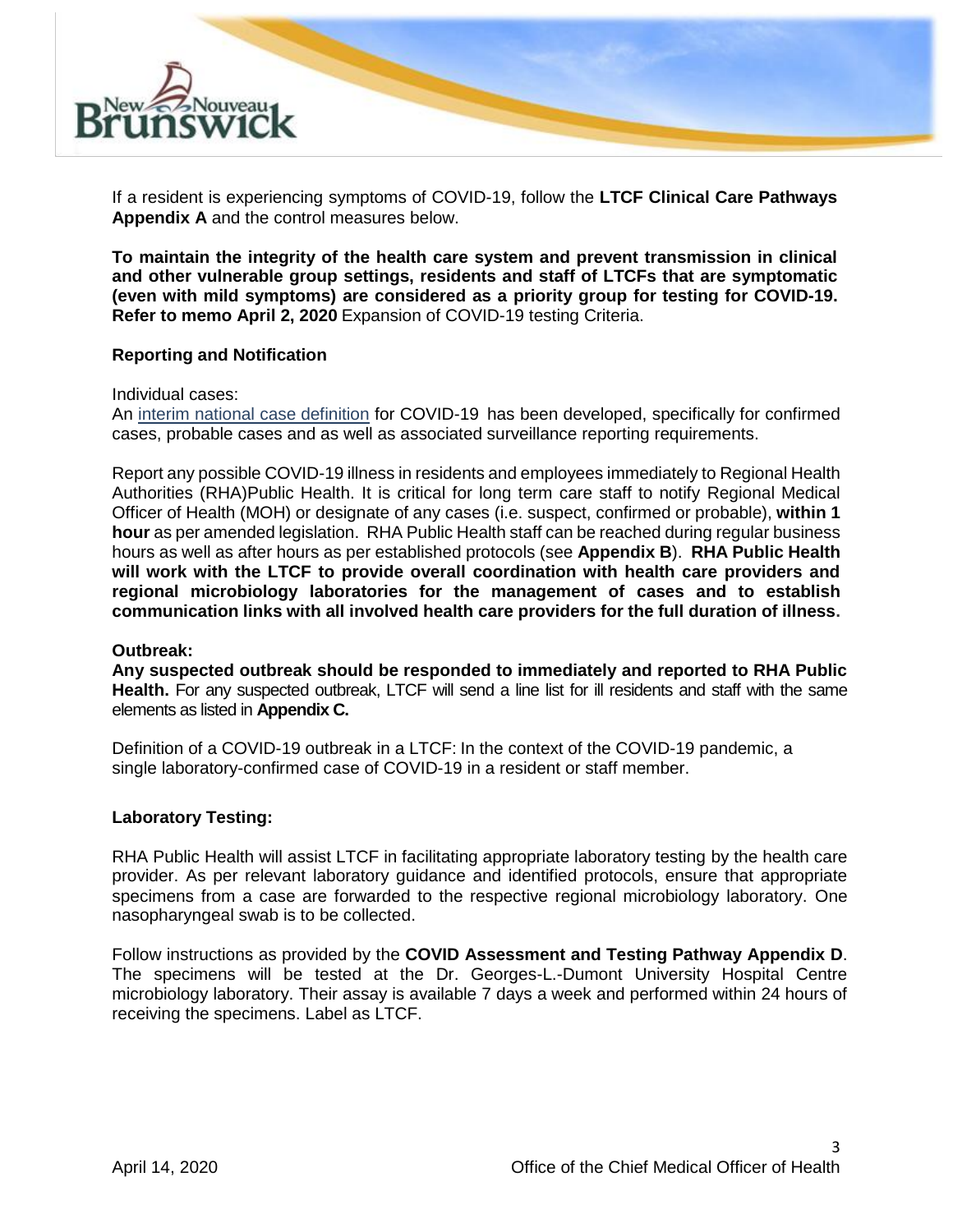

### **Treatment**

The treating health care provider attached to the LTCF will provide individual clinical management of the case based on their condition and at the discretion of the health care provider. At this time, there is no specific treatment (e.g. antivirals) for cases of COVID-19. Guidance on the [clinical](https://www.canada.ca/en/public-health/services/diseases/2019-novel-coronavirus-infection/clinical-management-covid-19.html)  [management](https://www.canada.ca/en/public-health/services/diseases/2019-novel-coronavirus-infection/clinical-management-covid-19.html) of severe acute respiratory infection (i.e. in a hospital) when a case of COVID-19 is suspected is available from the Public Health Agency of Canada (PHAC).

### **INFECTION PREVENTION AND CONTROL**

### **CONTROL MEASURES:**

**To prevent the introduction of COVID-19 into your facility, all the following measures should be currently in place until further notice:**

- 1. **Prohibit all non-essential visitors** from entering by having controlled access for essential staff: need to buzz in, check in with operator or designate before entering.
- 2. Limit access points to single entry to the facility.
- 3. All staff and essential volunteers/visitors must be trained and monitored for compliance with putting on and wearing a mask for the duration of their shift or visit, and ensuring it is appropriately discarded after use. This is to reduce the risk of transmission to residents, which may occur even when symptoms are not recognized
- 4. Conduct active screening of employees at entry of the facility. Refer to Appendix E.
- 5. Staff self-monitor for new signs or symptoms twice daily and immediately report any new symptoms to the LTCF
- 6. Prior to working every shift, staff must report if they have had potential exposure to a case of COVID-19.
- 7. Restrict all staff from reporting to duty for 14 days after they have returned from travel outside New Brunswick.
- 8. Staff should avoid working in different facilities when possible.
- 9. Post signs at the entrance of the building restricting visitors.
- 10. Food and essential items should be delivered through a single access point. Every effort should be made to avoid unnecessary entry, and if entry is required delivery personnel must be screened.
- 11. Resident screening should include daily assessment for symptoms of COVID-19.
- 12. Support hand and respiratory hygiene, as well as cough etiquette by residents, and employees.
- 13. Have new admissions stay in their rooms for 14 days and monitor very closely for early onset of symptoms.

Minimize the number of HCW caring for them (i.e. reduce the number of possible exposures)

Cluster the activities of staff going into their room so they do not need to enter the room as often.

- 14. Physical distancing measures (maintaining 2 metres spatial separation) are utilized for staff wherever feasible, while providing safe care and while on lunch breaks, etc.
- 15. Physical distancing measures (e.g., use of single rooms when available, maintaining 2 metres spatial separation between residents in hallways, all recreation, activity, activation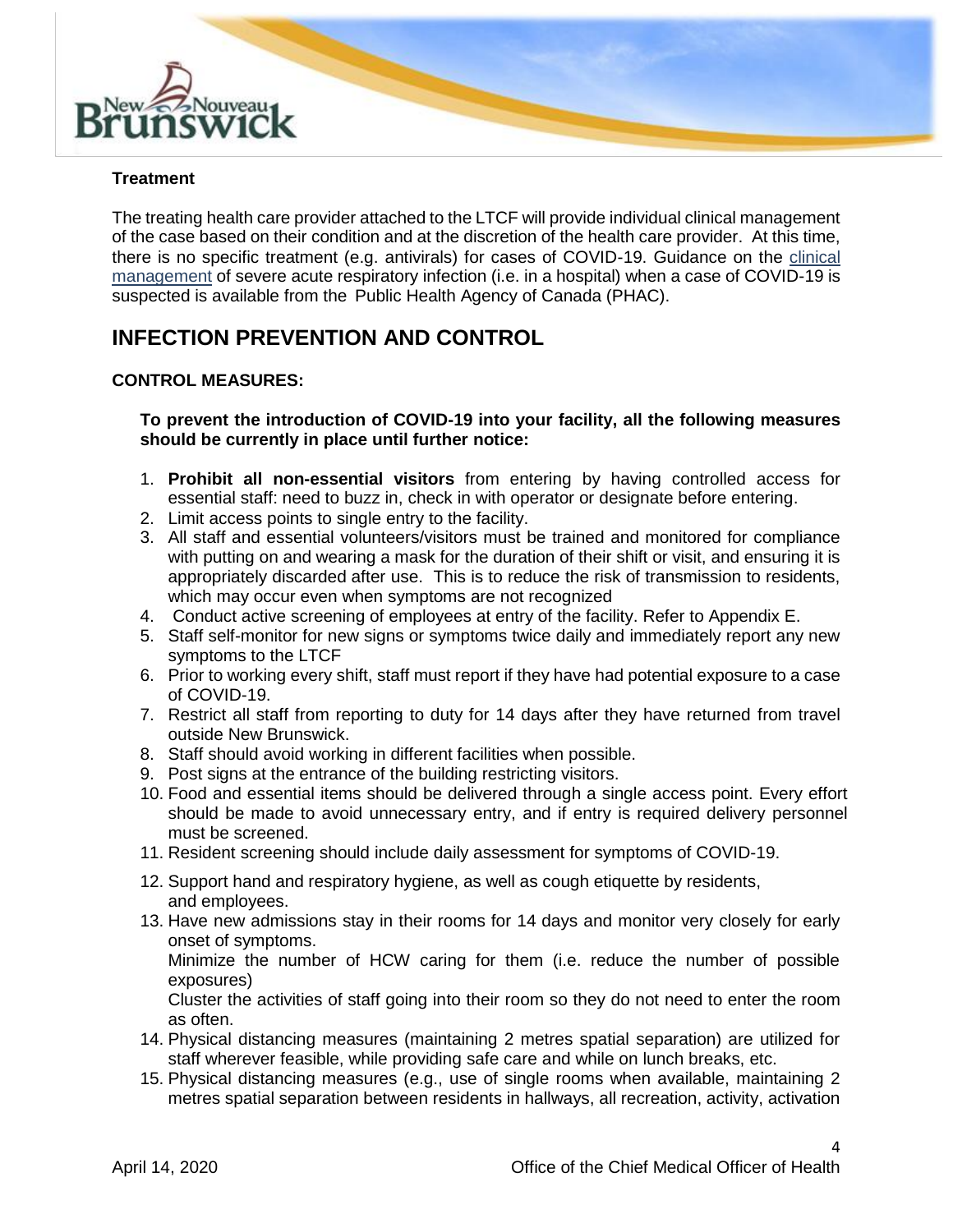

or dining or other communal areas) are utilized for all residents.

16. Rooms for isolation of ill residents should be identified proactively before any suspect or confirmed cases in the facility if available if possible.

### **To prevent the spread of COVID-19 within your facility:**

- 1. All residents with suspect COVID-19 are immediately placed into Droplet and Contact precautions (e.g., use of gloves, gown, mask and face or eye protection) for all staff who enter the resident room or who are within 2 metres of resident until COVID-19 or other respiratory infection is confirmed through testing.
	- Single rooms and dedicated bathrooms are preferred,
	- If this is not possible, a separation of 2 metres must be maintained between the bed space of the affected resident and all roommates with privacy curtains drawn. In this case, the roommate should be placed on isolation as well.
	- The resident must be restricted to their room or bed space.
- 2. If positive test result (confirmed case), continue isolation as described above until resident is cleared, in consultation with the attending Physician/NP and the Regional Medical Officer of Health. Additional outbreak control measures based on a risk assessment may be required by RHA PH to be implemented in the facility (see outbreak management)
- 3. For residents positive for COVID-19, post signs on the door or wall outside of the resident room that clearly describe the type of precautions needed and required personal protective equipment (PPE).
- 4. Posters illustrating the current methods for putting on and removing required PPE placed inside and outside of resident rooms for easy visual cues.
- 5. If a resident is a contact of a case and tests negative, they should continue to monitor and isolate for 14 days. If symptoms worsen may need a second test
- 6. If a resident is tested because COVID-19 is suspected and the test is negative, the Primary Care provider should discuss when to discontinue isolation with the Regional MOH.
- 7. The duration and discontinuation of Droplet and Contact precautions and isolation measures for an individual resident or unit on outbreak should be determined on a caseby-case basis, in consultation with RHA Public Health.
- 8. If there is a case and during an **outbreak** in one of the facilities, **staff** will be RESTRICTED from working shifts in more than one facility.

### **Outbreak management strategies include**:

- RHA PH will conduct contact tracing to determine of whether a COVID-19-positive staff member or resident exposed other staff or residents during the period of communicability.
- LTCF should notify the transferring hospital and local public health authorities if a resident develops symptoms and/or is diagnosed with COVID-19 within 14 days of transfer from another facility.
- RHA PH will provide guidance and directives on when to apply outbreak measures to the affected unit or the entire LTCF. This could include such measures as placing all residents on isolation precautions and/or wider testing within the facility, depending on the risk assessment.
- LTCF will need to implement further restrictions of movement of residents within the facility and discontinuation of all non-essential activities, including communal activities, if not already in place, as directed by RHA PH.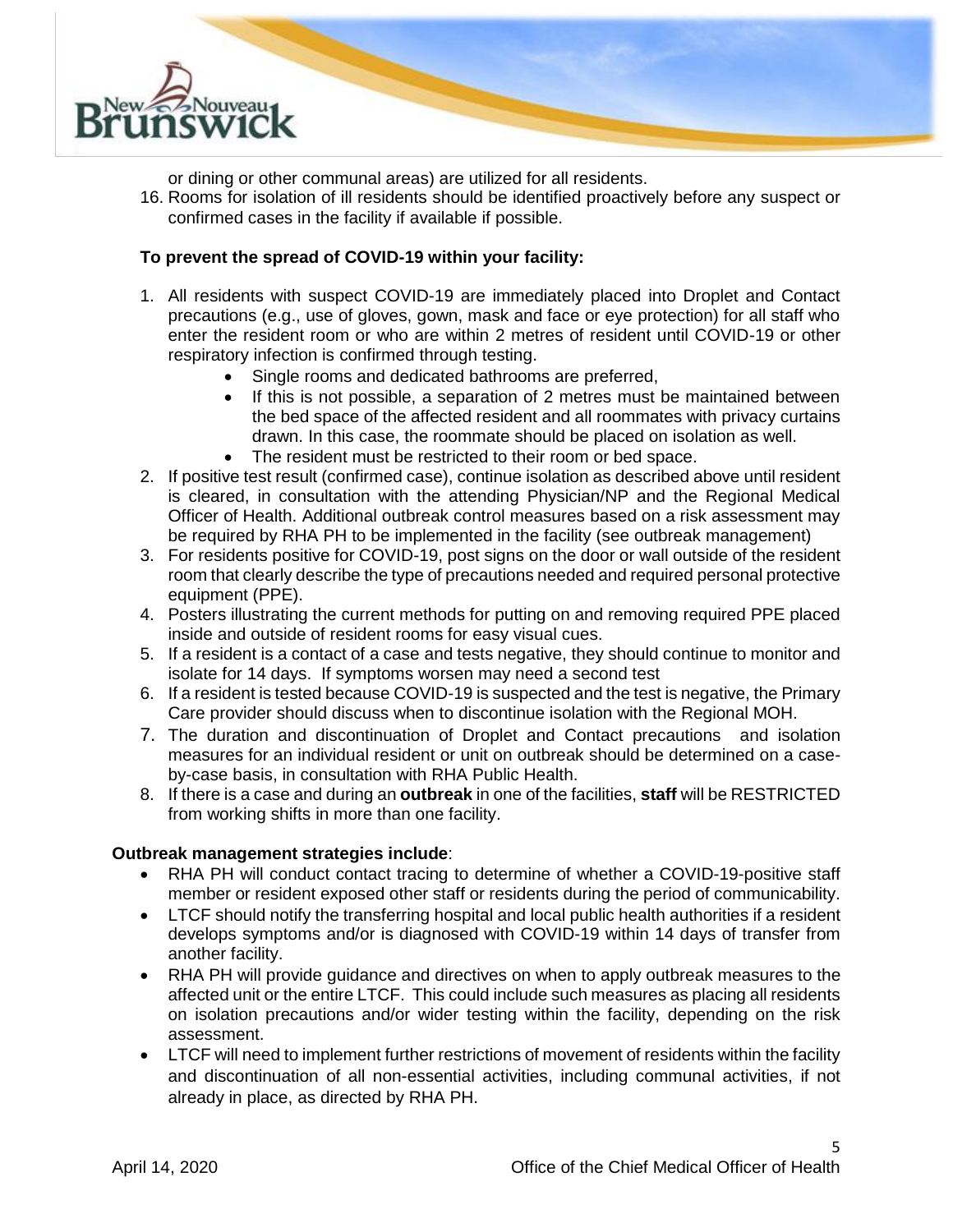

- LTCF should arrange for the use of portable equipment to help avoid unnecessary resident transfers (e.g. portable x-rays), while ensuring that this is appropriately cleaned and disinfected between residents.
- There will be no new resident admissions permitted in the context of an outbreak of COVID-19.
- Increased frequency of active screening for COVID-19 symptoms in residents is to be done every shift.

### **Hand Hygiene**

Hand hygiene remains one of the most important means to prevent and control communicable disease, and should be performed frequently by residents, staff, visitors, and volunteers.

Hand washing is an effective way to reduce microbial contamination of hands and should be part of the daily routine of residents, staff and visitors. Soap and water should always be used if hands are visibly soiled and after personal toileting. Use of an alcohol-based hand rub between 70-90% ethyl alcohol is also appropriate, and is the method of choice for health care settings Other types of waterless products may contain either no alcohol or alcohol in concentrations of less than 70% - there is no efficacy data on these products and they should not be used for hand hygiene in nursing homes.

- Ensure that residents have easy access to appropriate hand hygiene facilities following toileting and before meals or food preparation.
- Include education and assistance of residents with hand hygiene as part of care plan.
- Ensure alcohol base hand rub is available and maintained at the point of care, ideally both inside and outside of resident room.
- Ensure alcohol base hand rub is located and maintained at entrances to the facility.
- Soap and water are required if hands are visibly soiled and after personal toileting.
- Make sure tissues are available and any sink is well-stocked with soap and paper towels for hand washing.
- Post signage directing all persons entering the building to clean their hands.
- Educate HCWs on the 4 critical moments for hand hygiene and review on a regular basis.
- See **Appendix F** for directions for HCWs and **Appendix G** for residents regarding hand hygiene.

### **Respiratory Hygiene**

- Respiratory hygiene products (e.g. masks, tissues, alcohol- based hand rinse (ABHR), no-touch waste receptacles) are available and easily accessible to staff and residents.
- Refer to **Appendix H**
- Respiratory hygiene should be actively encouraged for all residents and staff.
- Contain respiratory secretions by using tissues to cover the mouth and nose during coughing/sneezing, with prompt disposal into a no touch waste receptacle.
- Cover the mouth and nose during coughing/sneezing against a sleeve/shoulder if tissues are not available.
- Turn the head away from others when coughing/sneezing.
- Provide tissues and masks for respiratory hygiene as well as instructions on how and where to dispose of them and the importance of hand hygiene after handling this material.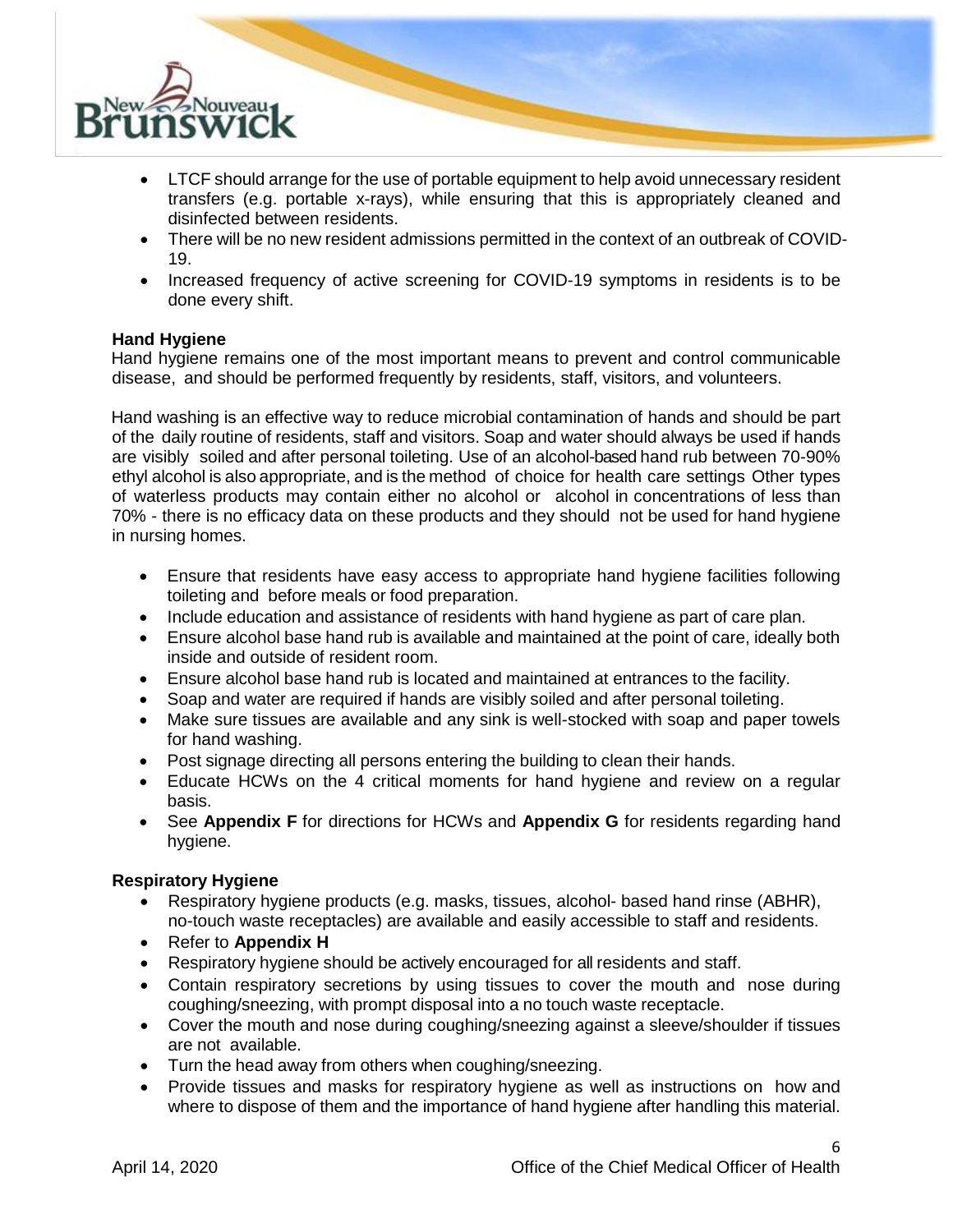

### **Personal Protective Equipment**

- The NB Pandemic Task Force is now recommending that Mask-for-all-shift guidance be implemented across the health care system. Health-care workers and staff, essential visitors in nursing homes during direct patient care should be provided two surgical masks per shift. The appropriate use of Personal Protective Equipment (PPE) (including masks) will preserve supplies while protecting employees and patients.
- Appropriate practice should be followed for donning and doffing of the masks as well as continue to use routine infection prevention and control guidance. (see **Appendix I and J**).
- NOTE: This is different from those higher risk situations where health care workers must conduct a Point of Care Risk Assessment (PCRA) to determine the level of PPE required, as described in the Infection Prevention and Control guidance documents for Health Care workers.
- The PCRA is a routine practice that should be applied before every clinical encounter regardless of COVID-19 status and all staff have a responsibility to assess the infectious risks posed to themselves, other staff, other residents and visitors from a resident, situation or procedure.
- For patients that have symptoms or confirmed for COVID 19:
	- $\circ$  Post signs on the door or wall outside of the resident room that clearly describe the type of precautions needed and required PPE.
	- o Make PPE, including facemasks, eye protection, gowns, and gloves, available immediately outside of the resident room if required.
	- $\circ$  Position a trash can near the exit inside any resident room to make it easy for employees to discard PPE.

### **Aerosol Generating Medical Procedures (AGMP)**

- AGMPs are rarely performed in LTCF, though potential examples in this setting may include open suctioning in patients with a tracheostomy, use of non-invasive positive pressure ventilation (CPAP) machines, or nebulized therapy.
- Oral suctioning is not considered an AGMP.
- An N95 respirator (plus eye protection) gown and gloves should be used when performing aerosol-generating medical procedures (AGMP): intubation and related procedures, nebulizing therapy, non-invasive positive pressure ventilation (CPAP, BiPAP), manual ventilation, open endotracheal suctioning on a suspect case.
- Where possible switch to metre dose inhaler (MDI) from nebulized treatment.
- Any AGMPs performed on patients with suspect or confirmed COVID- 19 require additional precautions including use of N95 respirator.
- AGMPs on a resident suspected or confirmed to have COVID-19 should only be performed if:
	- $\circ$  The AGMP is medically necessary and performed by the most experienced person
	- $\circ$  The minimum number of persons required to safely perform the procedure are present
	- $\circ$  All persons in the room are wearing a fit-tested, seal-checked N95 respirator, gloves, gown and face or eye protection
	- $\circ$  These procedures are performed in a single room with hard walls with the door closed.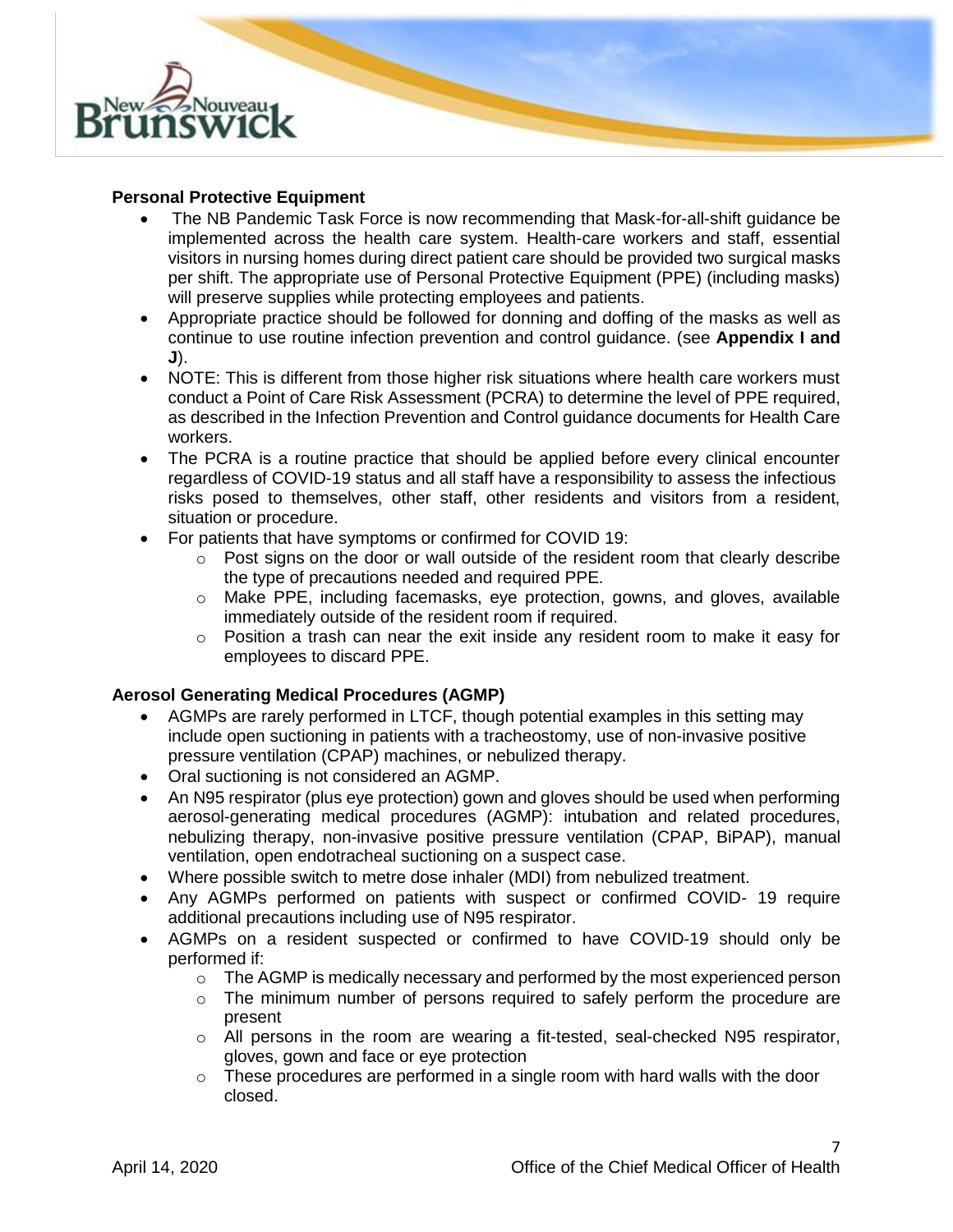

- o Entry into a room of a patient undergoing CPAP is minimized
- It is recommended to discontinue CPAP use if a resident is suspected to have COVID 19 and awaiting test results or is diagnosed with COVID-19. There is no short-term risk of discontinuing CPAP when diagnosed and recovering from COVID-19.
- If a resident currently uses CPAP machine there is no need to discontinue use provided the patient is not infected with COVID-19.
- Moving residents from room to room who are on CPAP or BiPAP within a LTCF should be avoided.

### **Health Care Workers:**

- Provide HCW with training and reminders on hand hygiene, proper use of PPE and their critical responsibility to self-monitor for respiratory symptoms and stay home when sick, even with mild or minor symptoms. Experience in other jurisdictions is that COVID-19 is introduced into these settings by mildly symptomatic workers or visitors.
- Provide ongoing training and monitoring of compliance with Routine Practices, including hand hygiene, and implementation of additional precautions, including Droplet and Contact precautions, and use of an N95 respirator, in addition to Droplet and Contact precautions, if AGMPs are performed.
- HCW should have N95 fit testing done every two years.
- Ensure staff are aware how to conduct a point-of-care risk assessment prior to all interactions to determine what IPC measures are needed to protect residents and themselves from infection.
- Ensure HCW have access to information on COVID-19, infection prevention and control precautions and have a chance to practice donning and doffing protective equipment.
- A dedicated telephone line has been set up for Health Care workers and staff to call immediately 1-833-475-0724.
- If a HCW develops symptoms of COVID-19 (new onset/exacerbation of chronic cough, fever or signs of fever, sore throat, runny nose, headache) while at home they must immediately call the dedicated line, stay off work and self-isolate, and notify their supervisor who will advise Public Health.
- If a HCW develops symptoms at work they should immediately exclude themselves from the resident environment, ensure they do not remove their mask, clean their hands, notify their supervisor who will advise Public Health, call the dedicated line, avoid further resident contact and leave work as soon as it is safe to do so.
- If a HCW has had close contact with someone with COVID-19 compatible symptoms who travelled outside NB, they must stay off work, self-isolate and self-monitor for symptoms for 14 days, and notify their supervisor and contact the dedicated line if symptoms develop.
- If a HCW has had contact with a known or suspected case of COVID-19 they must immediately, stay off work, and self-isolate and notify their supervisor who will contact Public Health. They should self-monitor for symptoms for 14 days and contact the dedicated line if symptoms develop.
- Staff ill or with an unprotected exposure to someone with confirmed COVID-19 or those otherwise determined to require self-isolation according to public health directives, must not enter the LTCF for at least 14 days from last exposure unless RHA Public Health provides other direction (based on an assessment of the proximity and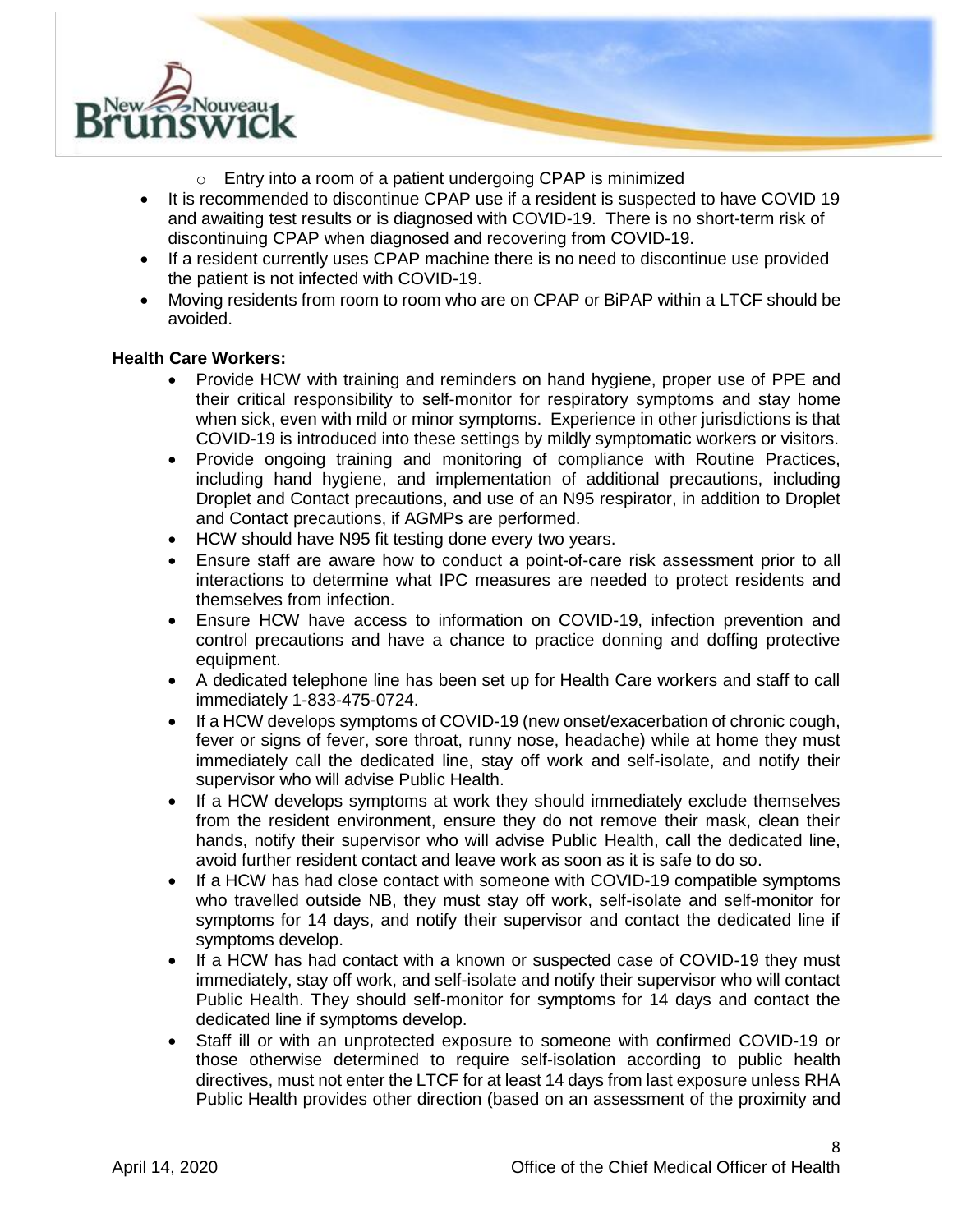

duration of contact and level of PPE worn). HCW must notify their employer so PH can be advised.

- LTCF operators should work closely with RHA Public Health authorities to manage exposed staff.
- Plan for fluctuating staffing levels by identifying essential functions and creating plans for continuity of operations.
- Plan for what will be required to maintain critical operations.
- Cross-train personnel to perform essential functions so the workplace can operate even if key staff are absent.

### **Communication:**

- Prepare and practice calm, reassuring and accurate communication with residents, their families and other stakeholders. Acknowledge the seriousness of the situation and the feelings of fear and anxiety that might produce. Share only the facts from trusted sources.
- Keep residents and employees informed if a case of COVID-19 is identified in the LTCF.
- Describe what actions the facility is taking to protect them, including answering their questions and explaining what they can do to protect themselves and their fellow staff and residents.
- HCW should monitor Public Health information to understand COVID-19 activity in their community to help inform their evaluation of individuals with unknown respiratory illness. If there is transmission of COVID-19 in the community, in addition to implementing the precautions described above for residents with acute respiratory infection, facilities may also consult with public health authorities for additional guidance if required.

### **Cohorting**:

- Plan for and actively identify dedicated employees to care for COVID-19 patients and provide infection control training.
- During an outbreak, establish dedicated teams of staff specific to residents with suspected or confirmed COVID-19, where feasible, to reduce the risk of further transmitting infection in the LTCF.
- Residents suspected or confirmed to have COVID-19 should be cared for in single rooms if possible.
- Roommates of symptomatic residents should not be moved to new shared rooms, and instead should be moved to a new single room for isolation and monitoring for symptoms, or maintained in place if a 2 metre separation and privacy curtains can be implemented
- Public Health will provide direction regarding use of masks for residents.
- Perform a risk assessment to determine resident placement and/ or suitability for cohorting when single rooms are limited. If possible, further cohort staff, so one group cares for the ill residents and a second cohort cares for the non-ill residents on the affected unit/wing.
- When cohorting each resident must be isolated separately. Hand hygiene and a change of gown and gloves is required between contact with each resident and/or a resident's environment.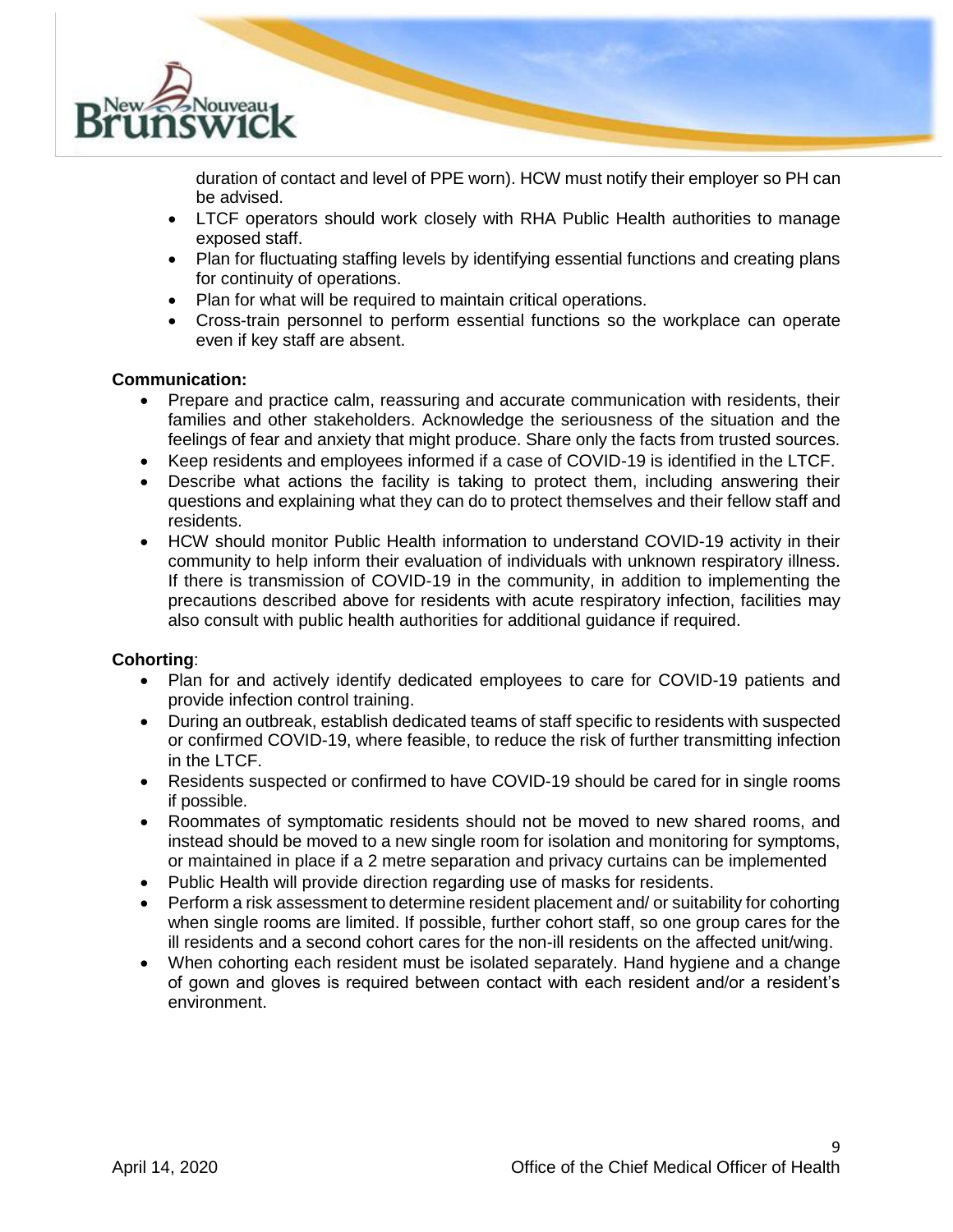

### **Admissions, Readmissions, Transfers**:

• Follow guideline regarding Admission/Transfer to Acute care. Care is to be given on site at the LTCF unless the physician determines that residents condition requires acute care.

### • **New admissions**:

- $\circ$  Admission of an actively ill resident diagnosed with COVID is not recommended. The RHAs will apply screening tool on patients before considering transfer to Nursing Home.
- $\circ$  For other new admissions, access points should allow for rapid placement of residents being admitted from the community or returning from another facility, and they should be given a mask during transfer and ideally placed under isolation with Droplet and Contact precautions for 14 days on arrival to the facility.
- $\circ$  New admissions should be preferentially admitted to a single room if available or semi-private with curtains drawn between beds, maintaining at least 2 metres between residents.

### • **Readmissions**:

 $\circ$  Should avoid readmitting residents who have not had COVID-19 into a facility where there is a case of COVID-19. Consult with the RMOH.

### • **Transfer:**

- o Movement/ transport of residents with suspected or confirmed COVID-1 9 should be restricted to essential medical reasons.
- $\circ$  Notify facilities and Ambulance NB prior to transferring a resident with an acute respiratory illness, including suspected or confirmed COVID-19, to a higher level of care and advise of the required precautions for the resident being transported.
- $\circ$  Residents with confirmed or suspected COVID-19 infection should stay in their room unless there is essential need for movement and/or transport, and until their symptoms have resolved. **Transfer within and between facilities should be avoided unless medically indicated.**
- $\circ$  If residents with confirmed or suspected COVID-19 must leave their room for medically necessary care or treatment, they should be provided with clean attire, be accompanied by staff, wear a mask, be instructed to perform hand hygiene (with assistance as necessary), and avoid touching surfaces or items outside of the room. Wheelchairs or transport stretchers should be cleaned and disinfected prior to exiting the resident's room. Attention should be paid to cleaning and disinfection of any surfaces that may be touched by the resident while out of the room.
- o Droplet and Contact precautions should be maintained by staff during resident transport, and the need for Droplet and Contact precautions should be communicated to the transferring service and receiving unit ahead of transfer.

### **Communal / Social Activities**

- Non-essential outings should be canceled.
- Cancel or re-schedule all social/group activities during an outbreak
- In non- outbreak situation, restrict group activities to less than 10 people where social distancing can be maintained.
- Ensure that when isolating residents that consideration is given to the potential impact these may have on resident physical, social and emotional well-being. Consider use of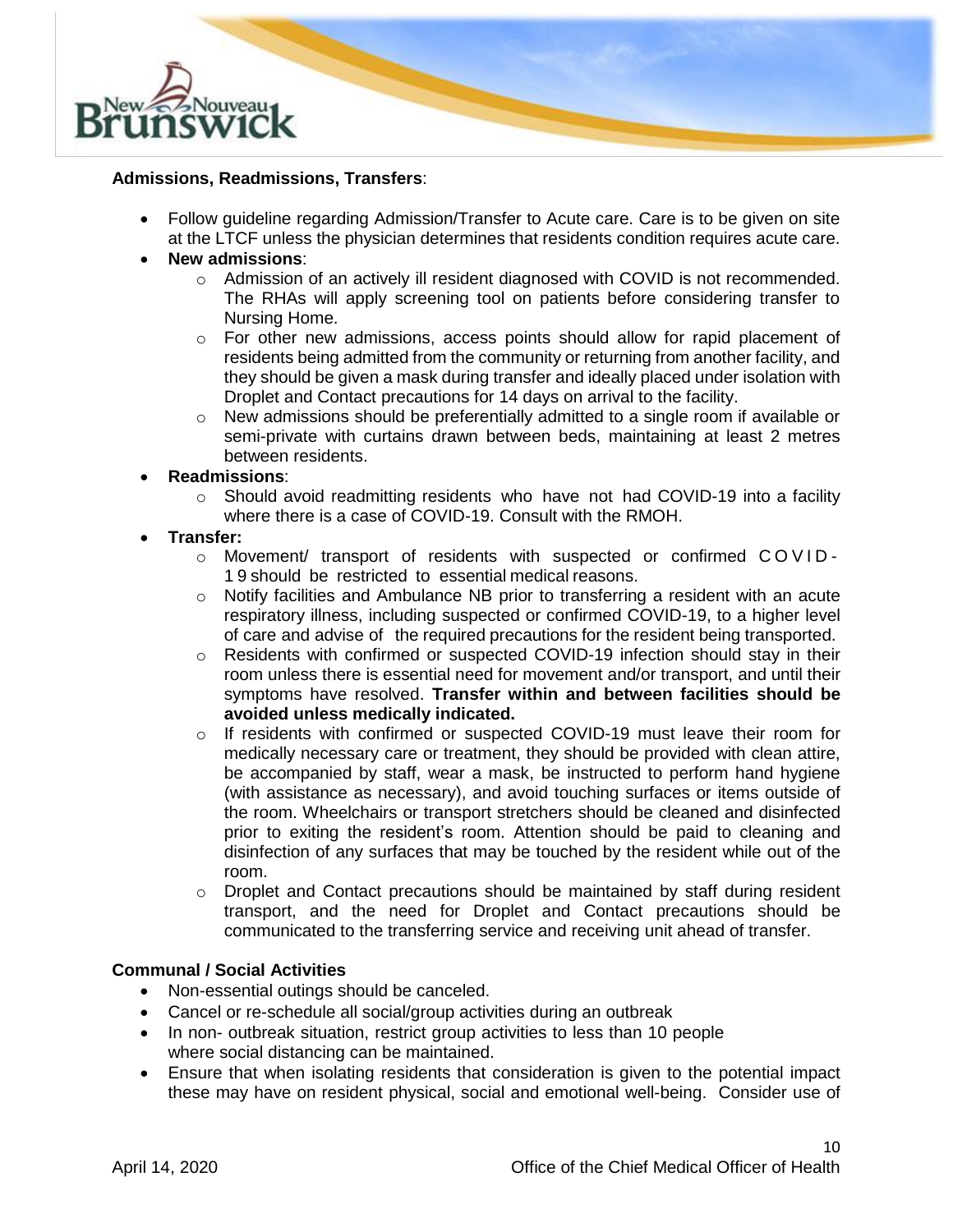

one-on-one programs and use of technology to allow resident contact with family or friends.

- Any resident activities in the LTCF should ensure that any materials (e.g. electronic tablets or other devices, craft supplies, bingo cards, magazines, books, cooking utensils, linens, tools) are not shared among residents unless they are cleaned and disinfected between uses for each resident. If the items cannot be easily cleaned and disinfected, they should not be shared among residents.
- Practice physical distancing (at least 2 metres) between residents at meal time even if there are no cases of COVID-19 identified in the LTCF by:
	- $\circ$  Staggering mealtimes to ensure this minimum distance can be maintained.
- If there are suspected or confirmed cases of COVID-19 in the LTCF:
	- $\circ$  Serving residents individual meals in their rooms while ensuring adequate monitoring and supervision for all residents

### **Care of Deceased Bodies**

Routine Practices should be used properly and consistently when handling deceased bodies or preparing bodies for autopsy or transfer to mortuary services. Communicable disease regulations should be followed.

### **Environmental Cleaning and Disinfection:**

- Clean and disinfect residents' rooms twice a day with special attention to all horizontal and frequently touched surfaces for the duration of illness.
- Ensure all staff responsible for environmental cleaning adhere to required cleaning and disinfection practices.
- Increased frequency of cleaning high-touch surfaces in resident rooms and any central areas is important for controlling the spread of microorganisms during a respiratory infection outbreak.
- Environmental disinfectants should be classed as a hospital grade disinfectant and registered in Canada with a Drug Identification Number (DIN) and labelled as effective for both enveloped and non-enveloped viruses. In the event that commercially-prepared hospital disinfectants are not available, LTCF may use a diluted bleach solution to disinfect the environment. When using bleach, cleaning must precede disinfection. See Appendix K.
- All resident room and central area surfaces, that are considered "high touch" (e.g. telephone, bedside table, overbed table, chair arms, call bell cords or buttons, door handles, light switches, bedrails, handwashing sink, bathroom sink, toilet and toilet handles and shower handles, faucets or shower chairs, grab bars, outside of paper towel dispenser) should be cleaned and disinfected at a minimum of twice daily and when soiled. Hospital grade disinfectant (e.g., disinfectant wipes) using the recommended contact time should be used to disinfect smaller resident care equipment (e.g., BP cuffs, electronic thermometers, oximeters, stethoscope) after each use.
- In addition, room cleaning and disinfection should be performed at least once per day on all low touch surfaces (e.g., shelves, bedside chairs or benches, windowsills, headwall units, overbed light fixtures, message or white boards, outside of sharps containers). Floors and walls should be kept visibly clean and free of spills, dust and debris.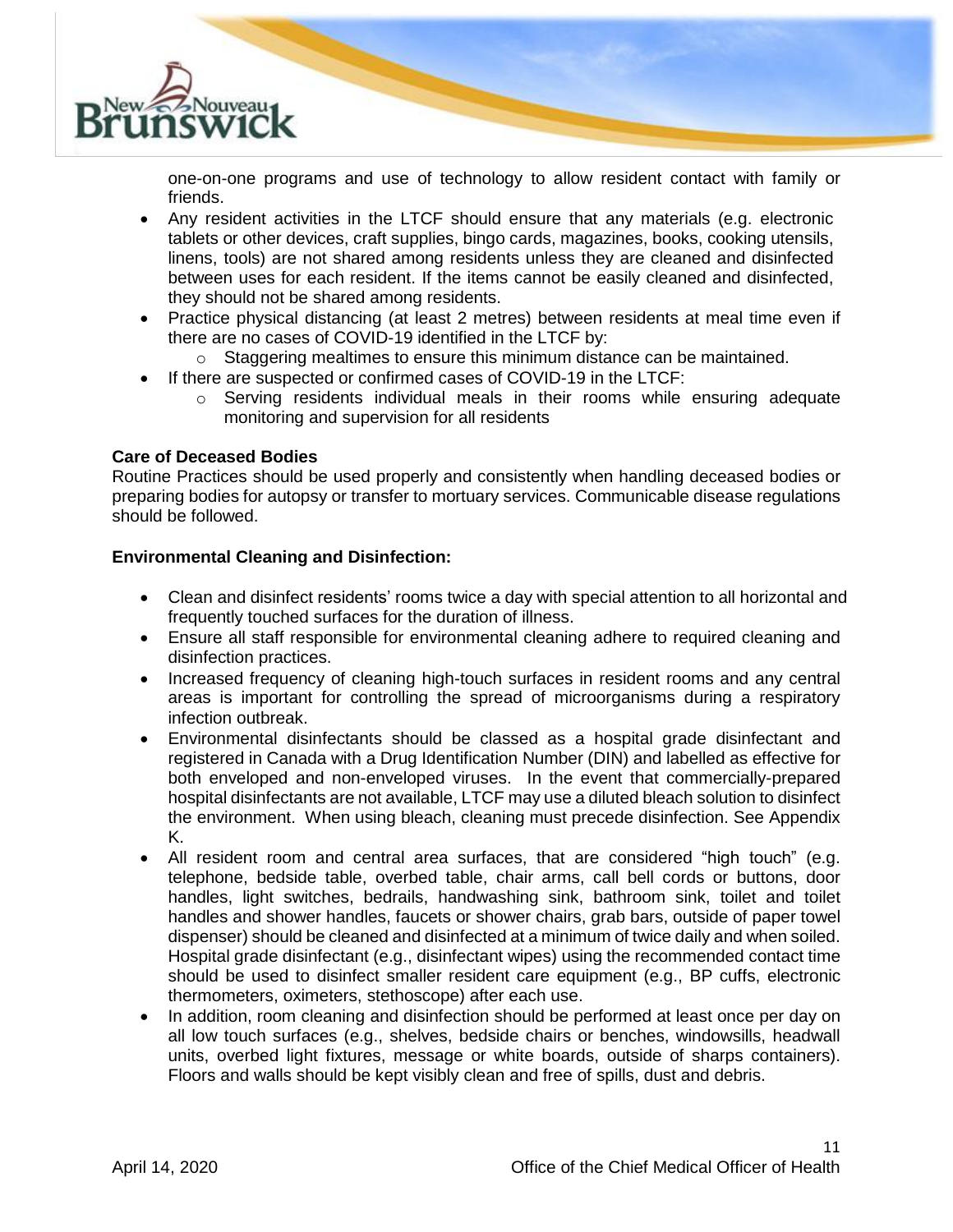

- All reusable equipment should be dedicated to the use of the resident with suspect or confirmed COVID-19 infection. If this is not feasible, equipment should be cleaned and disinfected with a hospital grade disinfectant before each use on another resident. Singleuse disposable equipment and supplies should be discarded into a no-touch waste receptacle after each use.
- Ensure terminal cleaning and disinfecting of resident's room following discharge, transfer, or discontinuation of the Droplet Contact Precautions.
- Toilet brushes, unused toilet paper and other disposable supplies should be discarded. Privacy curtains should be removed and laundered upon a resident's discharge or transfer.
- At discharge, room transfer or death of a resident any resident-owned items (e.g. clothing, photos, televisions, furniture, cards and ornaments) should be removed, any items with hard surfaces cleaned, and placed in a bag for family or representative. While risk of transmission of COVID-19 via these items is likely low, at this time best practice may be for families to store for 5 days prior to handling. If the family wishes to donate any of the resident's items to the LTCH or another resident, they must first be thoroughly cleaned and disinfected.
- All surfaces or items, outside of the resident room, that are touched by or in contact with staff (e.g., computer carts and/or screens, medication carts, charting desks or tables, computer screens, telephones, touch screens, chair arms) should be cleaned and disinfected at least daily and when soiled. Staff should ensure that hands are cleaned before touching the above-mentioned equipment.

Resident care equipment:

- Ensure all staff responsible for utilizing resident care equipment is adhering to required cleaning and disinfection practices. All reusable equipment and supplies, electronics, personal belongings, etc., should be dedicated to the use of the resident with suspect or confirmed COVID-19 infection.
- All care equipment (e.g., thermometers, blood pressure cuff, commodes, etc.) used with an ill resident should be dedicated to that resident. If use with other residents is necessary, the equipment and supplies should be cleaned and disinfected with a hospital disinfectant before reuse.
- Items that cannot be appropriately cleaned and disinfected should be discarded upon resident transfer or discharge.
- Single person/resident devices are discarded after use with one resident (may be more than one use).
- Single use devices are discarded in a waste receptacle after a single use on one resident.

### **Linen, dishes and cutlery**

No special precautions are recommended. Routine Practices are used.

#### **Waste management**

No special precautions are recommended; Routine Practices are used.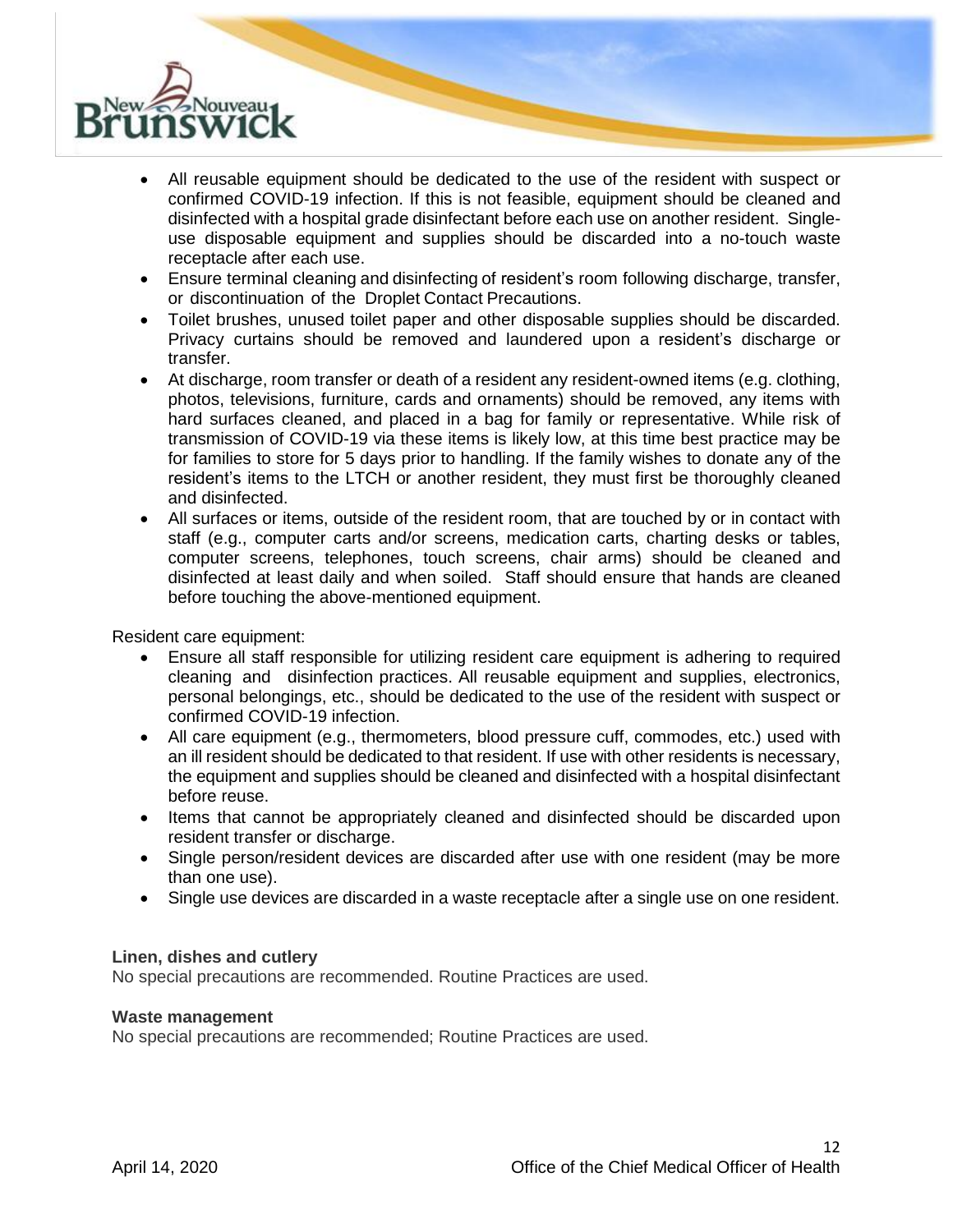

### *Appendix A: A Nursing Home COVID Pathway*

Provided by Department of Health April 10, 2020

**Assessment and Testing** (See flowchart: Nursing Home COVID-19 Assessment and Testing Pathway)

If a patient meets the case definition per the most recent memo from the Office of the Chief Medical Officer of Health (OCMOH):

- 1. Apply isolation procedures on resident and follow all instructions in *Coronavirus (COVID-19) Guidance for Long Term Care Facilities* issued by Public Health (hereafter referred to as G*uidance*)
- 2. Follow procedures with the resident's primary care provider to obtain an order for testing.
- 3. Notify the Regional Public Health Officer and follow instruction. Note: a discussion with the Regional Medical Officer of Health is no longer required prior to ordering COVID-19 testing.
- 4. Notify the Major Incident Line as per Nursing Home Standard.
- 5. Swab resident using nasopharyngeal swabs and technique, using personal protective equipment as per the G*uidance*. A video on the technique is available at the link below.

[https://www.paho.org/hq/index.php?option=com\\_content&view=article&id=7918:2012-videos](https://www.paho.org/hq/index.php?option=com_content&view=article&id=7918:2012-videos-sample-collection&Itemid=40295&lang=pt)[sample-collection&Itemid=40295&lang=pt](https://www.paho.org/hq/index.php?option=com_content&view=article&id=7918:2012-videos-sample-collection&Itemid=40295&lang=pt)

- 6. Complete *COVID 19 Combined Referral and Lab Requisition Form* in its entirety (including ordering physician).
- 7. Follow the instructions in *COVID 19 Specimen Collection and Transportation* procedure for packaging and transfer of specimens.

Note: Nursing home staff are expected to complete the specimen collection. If unable to do so:

- In **Vitalité Health Network (VHN) regions and self-identifying francophone Nursing Homes in Moncton**, contact the closest VHN laboratory (see appendix A).
- In **Horizon Health Network (HHN) regions and self-identifying anglophone nursing homes in Moncton**, call the EMP Care Coordination Center at 1-844-982-7367.

### **Test Results and Care**

- 1. If the test result is positive, continue isolation until the resident is cleared.
- 2. If the test result is negative but the resident is a *contact of someone* with the coronavirus, continue isolation for 14 days (timed from the first day of onset of symptoms for the person with symptoms). If the resident's condition gets worse, they may need to be retested.
- 3. If the test result is negative but COVID-19 is suspected (but the resident is not a contact of someone with coronavirus), discuss with the Regional Medical Officer of Health to determine when to discontinue isolation.
- 4. Care is to be given on site at the Nursing Home unless the physician determines that resident's condition requires acute care. Physician's order will be required prior to arranging such transfer. In this event, ensure communication of probable or confirmed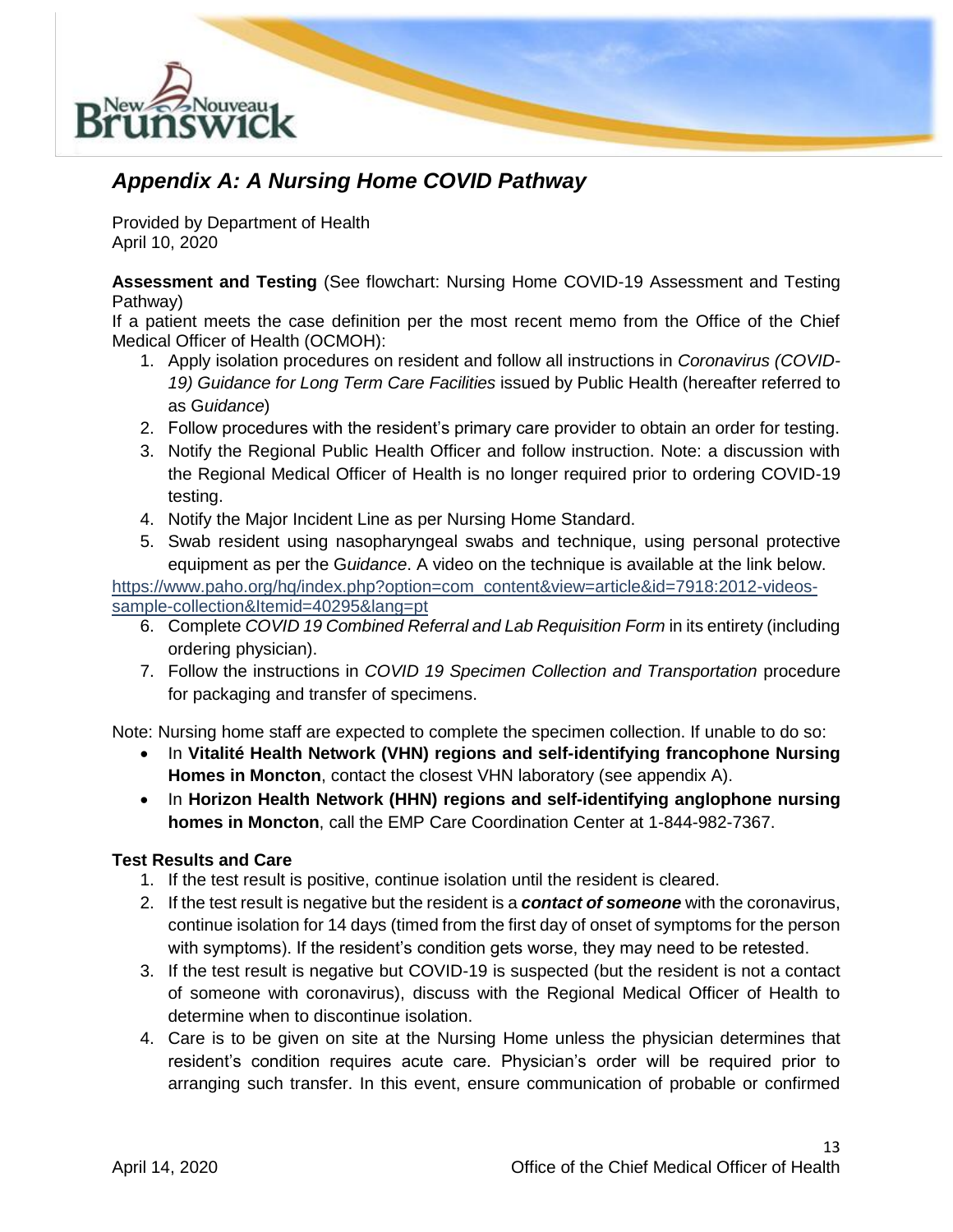

case to ambulance services and the hospital emergency department. The *Guidance* contains additional detail on admission/transfer to acute care.

### **Obtaining Test Kits**

Test/Collection Kits are available at the regional labs (see table below). The regional labs will allow each nursing home to have one test kit as stock. When used for a resident and specimen taken to the closest regional laboratory, the laboratory will give the nursing home a new kit in exchange.

| Vitalité Health Network Labs              | <b>Horizon Health Network Labs</b>  |
|-------------------------------------------|-------------------------------------|
| Dr. Georges L.-Dumont University Hospital | The Moncton Hospital                |
| Center (Moncton)                          | Saint John Regional Hospital        |
| Hôpital Régional d'Edmundston             | Everett Chalmers<br>Hospital<br>Dr. |
| Hopital RégionI de Campbellton            | (Fredericton)                       |
| Hôpital Régional de Chaleur (Bathurst)    | Miramichi Hospital                  |
|                                           |                                     |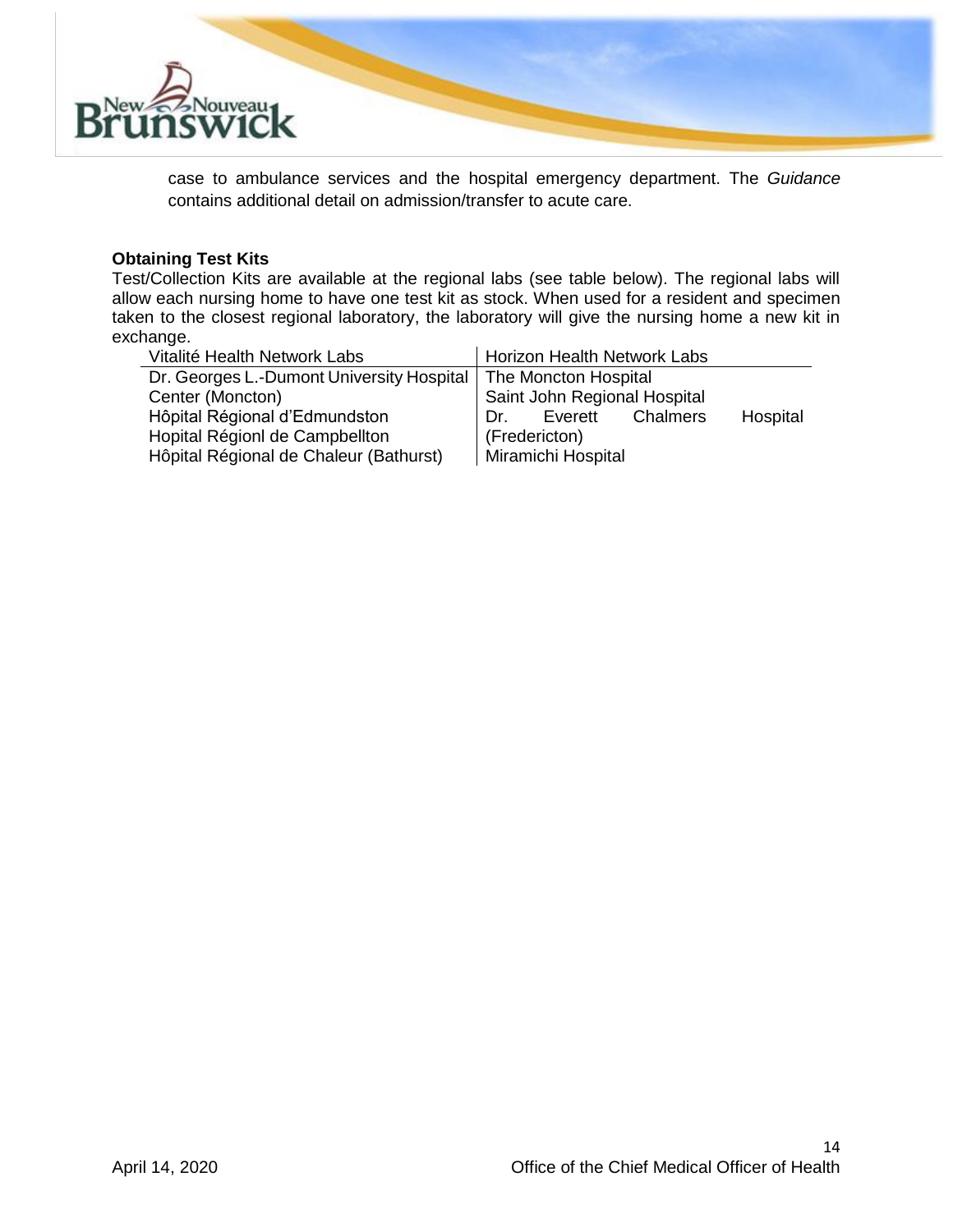

### *Appendix B: Public Health Communicable Disease Team Contact List*

Contact information for the RHA Public Health Offices is listed below and is also available on the Office of the Chief Medical Officer of Health's website: [https://www2.gnb.ca/content/gnb/en/departments/ocmoh/healthy\\_people/content/public\\_health\\_clinics.h](https://www2.gnb.ca/content/gnb/en/departments/ocmoh/healthy_people/content/public_health_clinics.html) [tml](https://www2.gnb.ca/content/gnb/en/departments/ocmoh/healthy_people/content/public_health_clinics.html)

| Department of Public Safety Public Health Inspectors                                                                                                                                               | <b>Regional Health Authority Public Health Nurses</b>                                                                                                                                                                                                                                                                                                                                                                           |  |
|----------------------------------------------------------------------------------------------------------------------------------------------------------------------------------------------------|---------------------------------------------------------------------------------------------------------------------------------------------------------------------------------------------------------------------------------------------------------------------------------------------------------------------------------------------------------------------------------------------------------------------------------|--|
| <b>Central Region</b><br>Fredericton (Regular hours):<br>Main office (506) 453-2830<br>Communicable Disease Line (506) 444-5905                                                                    | Zone 3<br>Fredericton (Regular hours):<br>Main office (506) 453-5200<br>Communicable Disease Line (506) 444-5905                                                                                                                                                                                                                                                                                                                |  |
| Central Region After Hours Emergency Number 1-506-453-8128                                                                                                                                         |                                                                                                                                                                                                                                                                                                                                                                                                                                 |  |
| South Region<br>Saint John (Regular hours): Main office (506) 658-3022<br>Communicable Disease Line (506) 658-5188                                                                                 | Zone 2<br>Saint John (Regular hours): Main office (506) 658-2454<br>Communicable Disease Line (506) 658-5188                                                                                                                                                                                                                                                                                                                    |  |
| South Region After Hours Emergency Number 1-506-658-2764                                                                                                                                           |                                                                                                                                                                                                                                                                                                                                                                                                                                 |  |
| East Region<br>Moncton (Regular hours): Main office (506) 856-2814<br>Communicable Disease Line (506) 856-3220                                                                                     | Zone 1<br>Moncton (Regular hours): Main office (506) 856-2401<br>Communicable Disease Line (506) 856-3220<br>Zone 7<br>Miramichi (Regular hours): Main office (506) 778-6756<br>Communicable Disease Line (506) 778-6104                                                                                                                                                                                                        |  |
| East Region After Hours Emergency Number 1-506-856-2004                                                                                                                                            |                                                                                                                                                                                                                                                                                                                                                                                                                                 |  |
| North Region<br>Edmundston (Regular hours):<br>Main office (506) 737-4400<br>Campbellton (Regular hours):<br>Main office (506) 789-2549<br>Bathurst (Regular hours):<br>Main office (506) 549-5550 | Zone 4<br>Edmundston (Regular hours):<br>Main office: (506) 735-2065<br>Communicable Disease Line: (506) 735-2626<br>Zone 5<br>Campbellton (Regular hours):<br>Main office phone number: (506) 789-2266<br>Communicable Disease Line (506) 790-4769<br>Zone 6<br>Communicable Disease Line (506) 547-2062<br>Bathurst (Regular hours):<br>Main office phone number: (506) 547-2062<br>Communicable Disease Line: (506) 547-2067 |  |

### **North Region After Hours Emergency Number 1-506-789-2428**

**Note: Regular hours are 8:15 am - 4:30 pm Monday-Friday.**

**The after-hours emergency number is to report notifiable diseases after 4:30 pm on weekdays and on the weekends and holidays. The pager is intended for emergency reporting only – operators are asked to keep the after-hours pager number confidential within the facility (only for operators and staff).**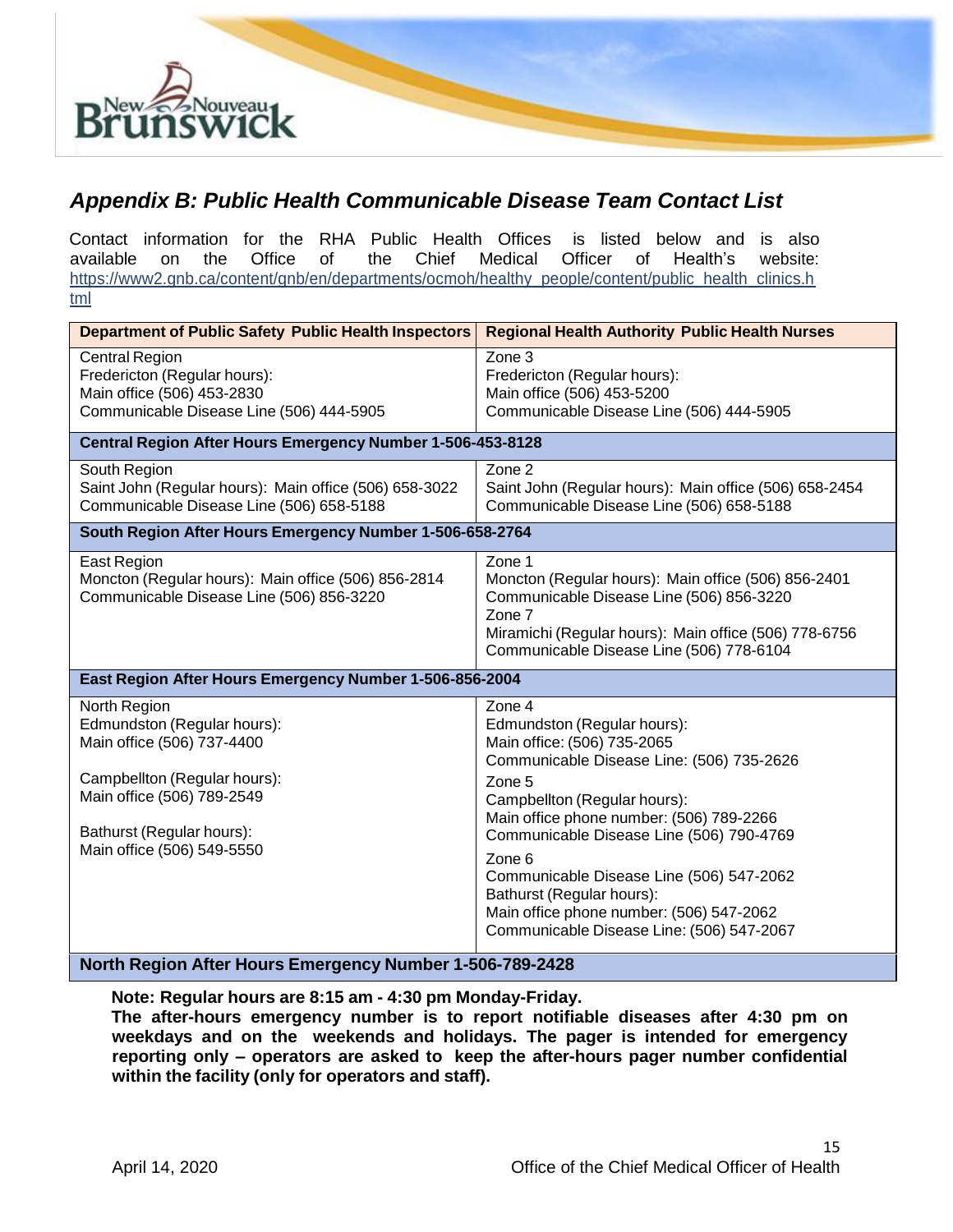

### *Appendix C: Recommended Data Elements for Nursing Home COVID-19 Investigation Line Lists*

A strong line listing of COVID-19 cases is very helpful in both identifying an outbreak and then monitoring and managing that outbreak. Use the same line list you use to report Influenza outbreaks. An excel spreadsheet containing the data elements listed below is located in the Members Area of the New Brunswick Association of Nursing Homes (NBANH) website with this guidance document. The home page for NBANH is <http://www.nbanh.com/en/about/>

The bracketed information contains the suggested responses for the specific data element.

| Other symptoms specify                                                                                                          |
|---------------------------------------------------------------------------------------------------------------------------------|
| Date specimen collected (dd-mmm-<br>yyyy)                                                                                       |
| NP Swab for Influenza (yes, no)                                                                                                 |
| (COVID-19<br>Results<br>Lab<br>negative,<br>COVID-19 positive, influenza negative,<br>influenza A, influenza B, other positive) |
| Other tests requested specify                                                                                                   |
| Other positive lab result, specify                                                                                              |
| Received seasonal influenza vaccine?<br>(yes, no, unknown)                                                                      |
| Date of received                                                                                                                |
| Seasonal influenza vaccine (dd-mm-<br>yyyy)                                                                                     |
| Received Pneumococcal vaccine? (yes,<br>no, unknown)                                                                            |
| Received Antivirals? (yes, no, unknown)                                                                                         |
| If yes, indicate antiviral type, specify                                                                                        |
| Date ILI symptoms resolved (dd-mmm-<br>yyyy)                                                                                    |
| (recovered,<br>Outcome<br>deceased,                                                                                             |
| Hospitalized (Yes, No, Unknown)                                                                                                 |
| Comment                                                                                                                         |
|                                                                                                                                 |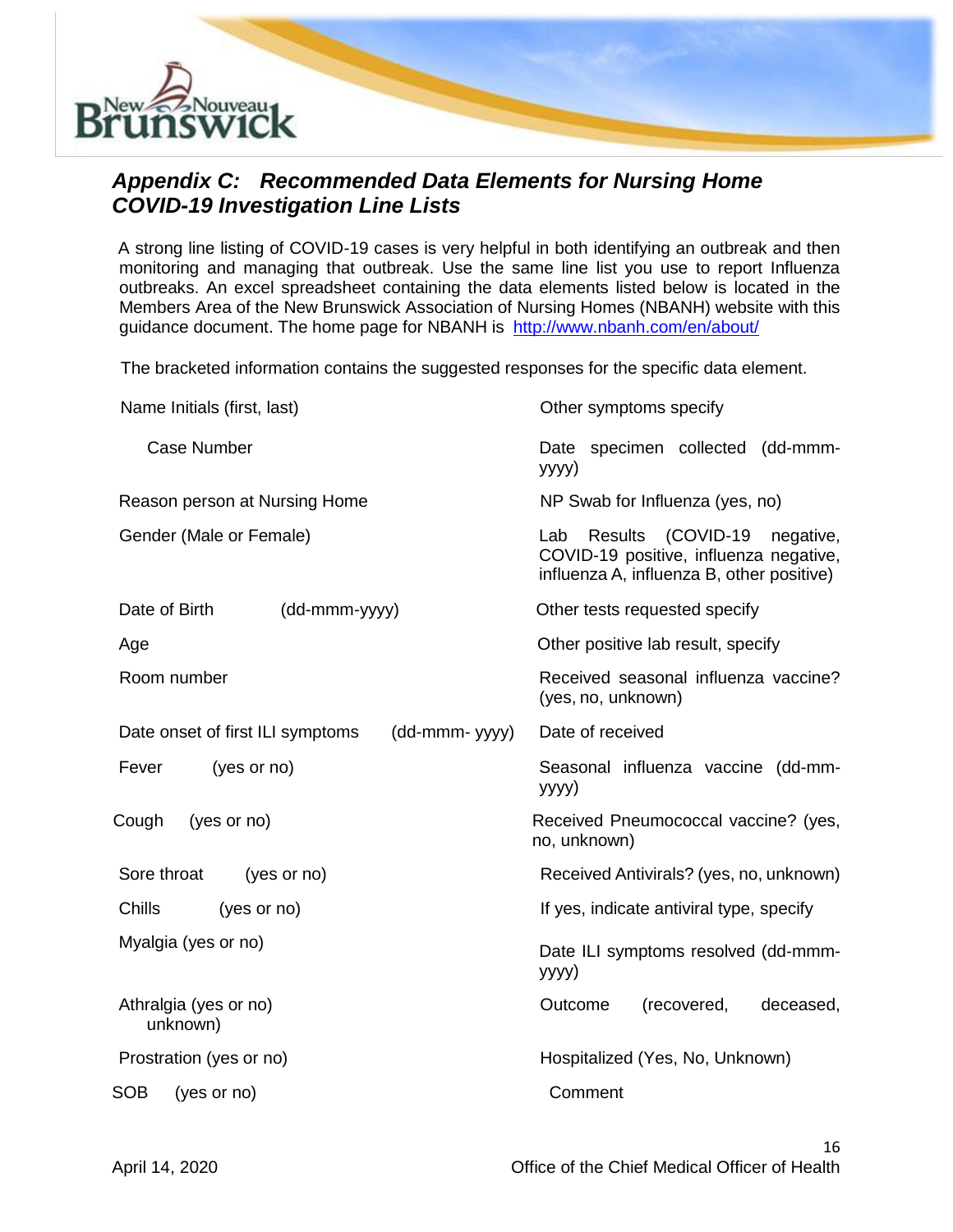# Appendix D: COVID Assessment and Testing Pathway

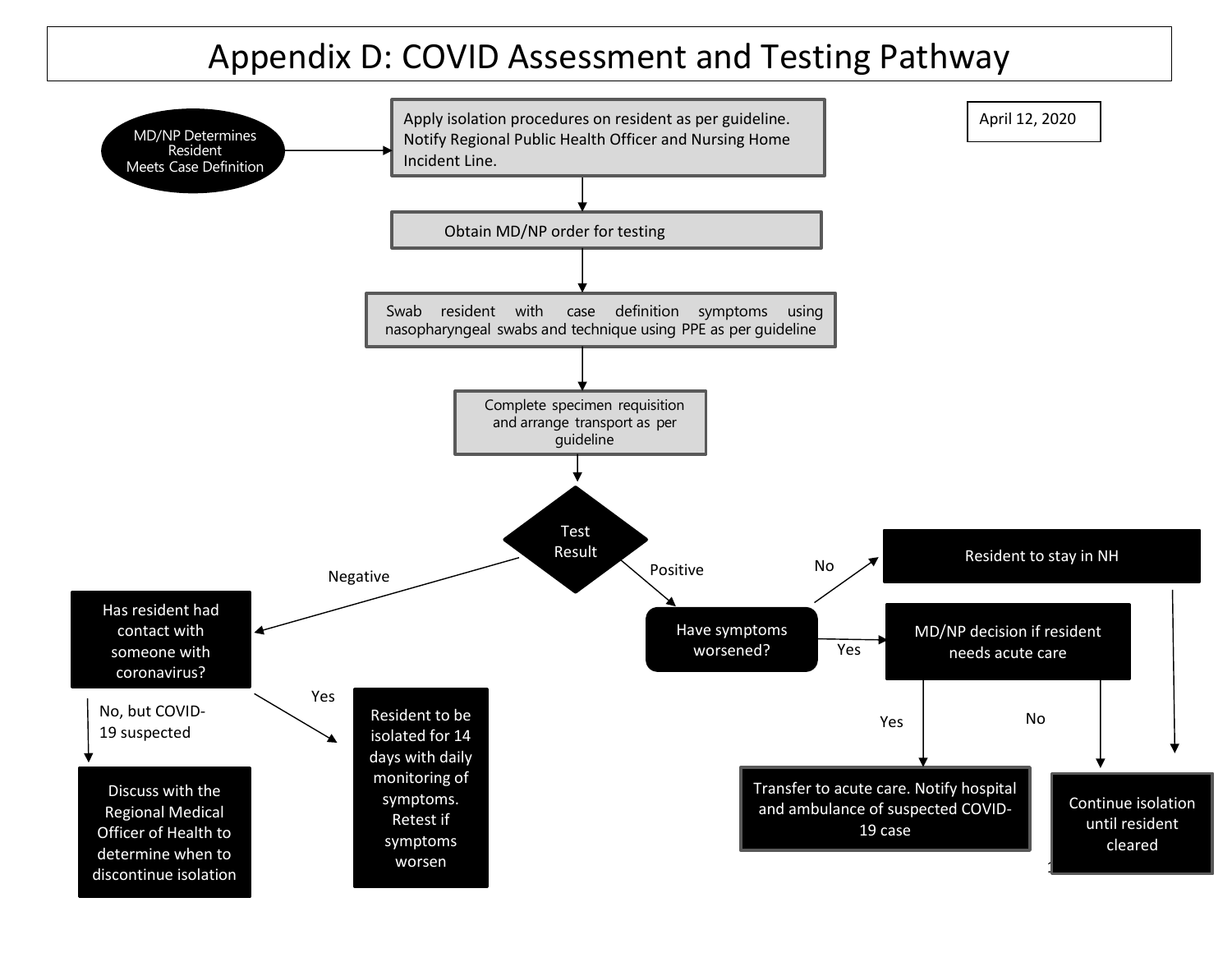

### *Appendix E: Sample Screening Questions for essential workers for entry to facility*

PLEASE DO NOT ENTER THE BUILDING WITHOUT ANSWERING THE FOLLOWING **QUESTIONS** 

- **1. Do you have** two or more of the following:
	- Fever (signs of fever)
	- Cough (new or exacerbated chronic)
	- Sore throat
	- Runny nose
	- Headache
- **2.** Have you returned from travel outside of New Brunswick within the last 14 days?
- **3.** Have you had close contact within the last 14 days with a confirmed case of COVID-19?
- **4.** Have you had close contact within the last 14 days with a person being tested for COVID-19?

If you answered YES to question 1,2, 3, or 4 self-isolate at home. If you have or develop symptoms, call 1-833-475-0724

18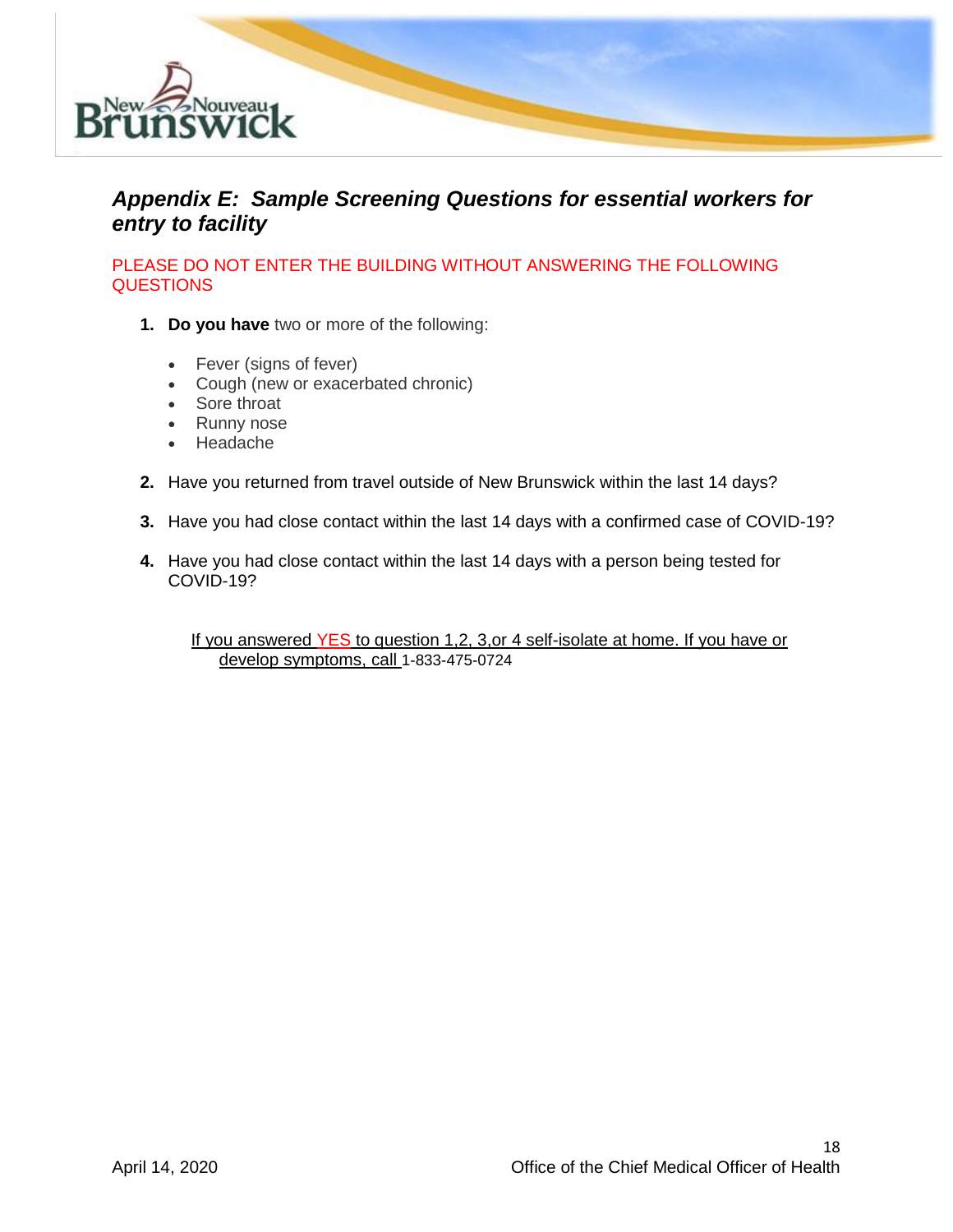

### *Appendix F: Hand Hygiene for Health Care Workers (HCWs)*

Hand hygiene is the single most effective measure to prevent the transmission of Health Care Associated Infections (HCAI). It has been documented that HCAIs kill 8,000-12,000 Canadians every year. Good hand hygiene saves lives and reduces the strain on our healthcare system.

Hands must be cleaned at the point of care and it is crucial that hand hygiene is performed at these 4 critical times:

- Before initial resident/resident environment contact.
- Before aseptic procedure.
- After body fluid exposure risk.
- After resident/resident environment contact.
- Personal hand hygiene should also be performed:
- Before assisting residents with feeding
- Before and after preparing food
- After using the toilet
- After blowing your nose, coughing or sneezing
- *If there is visible soiling, hands should be washed with soap and water.*
- **Follow these simple instructions when washing your hands with soap and water:**
- Wet hands with warm water.
- Apply soap and rub for 15 20 seconds all surfaces including front and back of hands, between fingers, around nails (especially cuticles), thumbs and wrists.
- Rinse well.
- Dry with a paper towel.
- Turn off faucet without re-contaminating hands, for example, use towel to turn off taps.

### *Follow these simple instructions when using an alcohol-based hand rub:*

- Apply a measured pump of the product (enough of the product to cover all surfaces of the hand) into your open palm.
- Rub into hands covering all surfaces including front and back of hands, between fingers, around nails (especially cuticles), thumbs and wrists.
- Rub until dry.

Hands must be fully dry before touching the resident or the environment/equipment for the alcohol-based hand rub to be effective and to eliminate the extremely rare risk of flammability in the presence of an oxygen- enriched environment.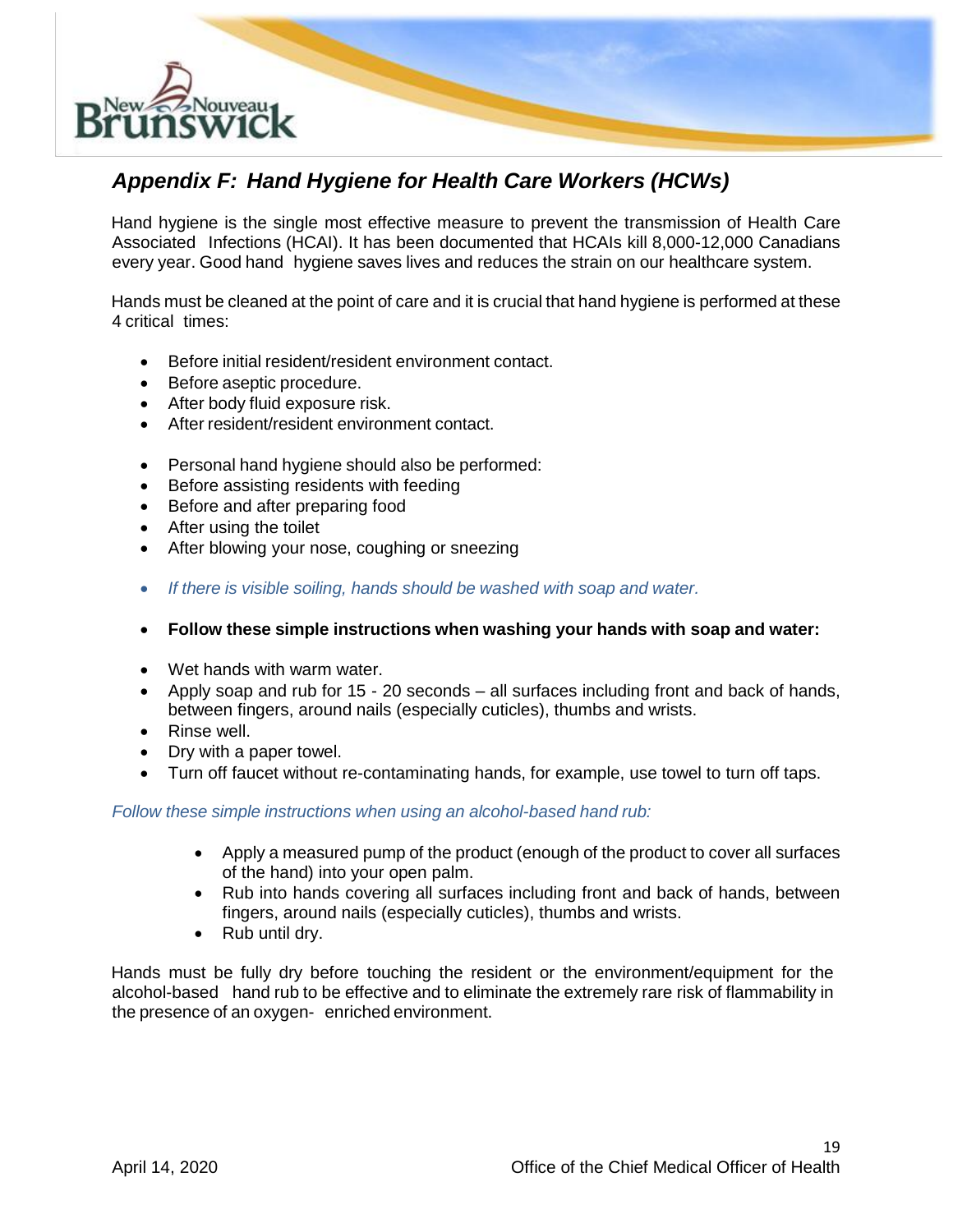

### *Appendix G: Hand Hygiene for Residents*

Hand washing is the single best way to prevent spread of infection. It is estimated that 80% of common infections such as the cold and flu are spread by unwashed hands. Good hand washing technique is easy to learn.

*If there is visible soiling, hands should be washed with soap and water.*

### **Follow these simple instructions when washing your hands with plain soap and water:**

- Wet hands with warm water.
- Apply soap and rub for 15 20 seconds all surfaces including front and back of hands, between fingers, around nails (especially cuticles), thumbs and wrists.
- Rinse well.
- Dry with a paper towel.
- Turn off faucet without re contaminating hands, for example, use towel to turn off taps.
- *Follow these simple instructions when using an alcohol-based hand rub:*
- Apply a measured pump of the product (enough of the product to cover all surfaces of the hand) into your open palm.
- Rub into hands covering all surfaces including front and back of hands, between fingers, around nails (especially cuticles), thumbs and wrists.
- Rub until dry.
- If using an alcohol-based hand rub, remember alcohol is flammable.
- *When to clean your hands:*
- Before meals
- Before feeding children, including breastfeeding
- Before and after preparing food
- Before and after visiting our residents
- Before and after visiting with people who are sick
- After using the toilet
- After changing diapers or helping someone toileting
- After blowing your nose, coughing or sneezing
- After playing with shared toys
- After handling animals or their waste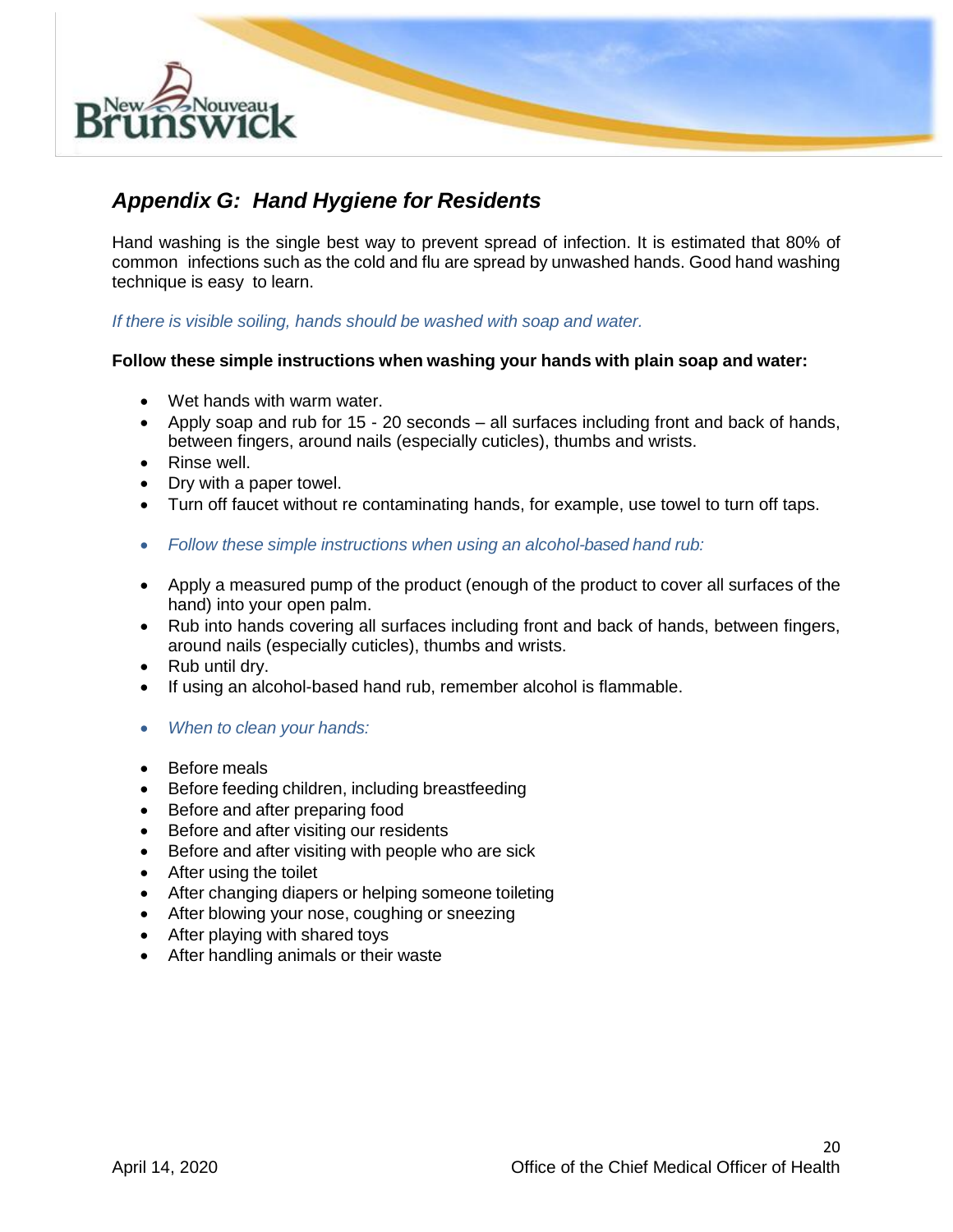

### *Appendix H: Eye Protection, Surgical/Procedural Masks & Gloves*

### *Eye Protection*

Eye protection is recommended to protect the mucous membranes of the eyes during case / PUI care or activities likely to generate splashes or sprays of body fluids including respiratory secretions.

- Eye protection should be worn over prescription eye glasses. Prescription eye glasses alone are not adequate protection against respiratory droplets.
- Protective eye wear should be put on after putting on a mask.
- After applying eye protection, gloves should be donned (see above).
- To remove eye protection, first remove gloves and perform hand hygiene. Then remove the eye protection by handling the arms of goggles or sides or back of face shield. The front of the goggles or face shield is considered contaminated.
- Discard the eye protection into a plastic lined waste container. If the eye protection is not intended for single use, clean it with soap and water and then disinfect it with a bleach solution of one-part bleach to 9 parts water, being mindful not to contaminate the environment with the eye protection.
- Perform hand hygiene.

### *Surgical / Procedure Masks*

Face masks (surgical / procedure masks) provide a physical barrier that may help prevent the transmission of the virus from an ill person to a well person by blocking large particle respiratory droplets propelled by coughing or sneezing. However, using a mask alone is not guaranteed to stop infections and should be combined with other prevention measures including [respiratory](https://www.canada.ca/en/public-health/services/diseases/2019-novel-coronavirus-infection/health-professionals/interim-guidance-cases-contacts.html)  [etiquette](https://www.canada.ca/en/public-health/services/diseases/2019-novel-coronavirus-infection/health-professionals/interim-guidance-cases-contacts.html) and [hand hygiene.](https://www.canada.ca/en/public-health/services/diseases/2019-novel-coronavirus-infection/health-professionals/interim-guidance-cases-contacts.html)

Applying a consistent approach to putting on and taking off a mask are key in providing overall protective benefits. The following steps will help to ensure masks are used effectively:

- Before putting on a mask, wash hands with soap and water or ABHS. The mask should be worn with the coloured side facing out.
- Cover mouth and nose with mask and make sure there are no gaps between your face and the mask, press the mask tight to your face using your fingers to secure along the perimeter of the mask, pressing firmly over the bridge of your nose. Wash hands again with soap and water or ABHS.
- Avoid touching the mask while using it; if you do, clean your hands with soap and water or alcohol-based hand sanitizer.
- If re-wearing of masks is recommended, staff must remove their mask by the ties or elastics taking care not to touch front of mask, and carefully store the mask in a clean dry area, taking care to avoid contamination of the inner surface of the mask, and perform hand hygiene before and after mask removal and before putting it on again
- Masks should be disposed of and replaced when they become wet, damp, or soiled or when they come in direct contact with a resident.
- To remove the mask, remove both straps from behind the ears. Do not touch the front of mask and ensure that the front of the mask does not touch your skin or any surfaces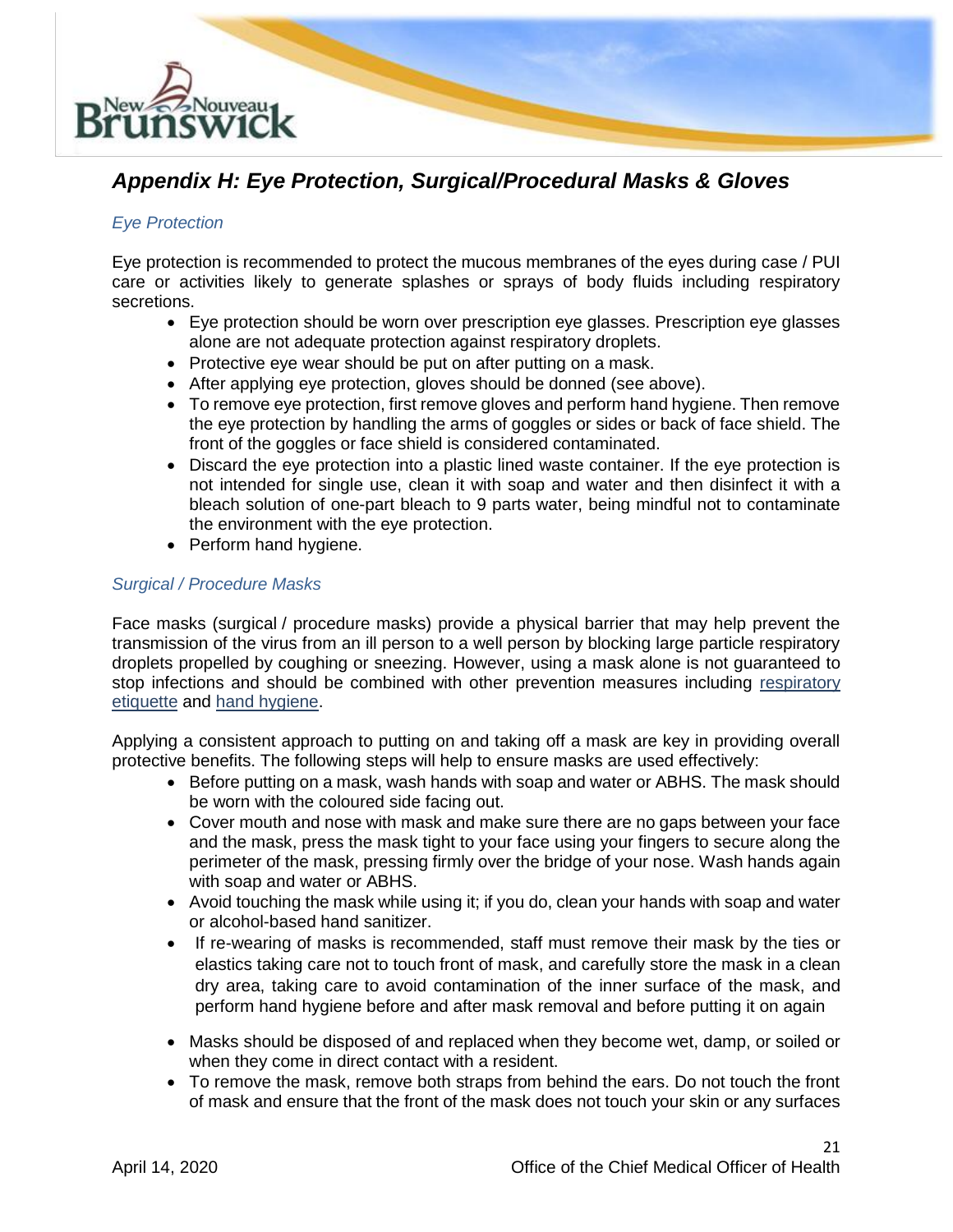

before you discard it immediately in a closed waste container. Wash hands with alcoholbased hand rub or soap and water.

#### *Gloves*

Disposable single use gloves should be worn when in direct contact with the ill person, cleaning contaminated surfaces, and handling items soiled with body fluids, including dishes, cutlery, clothing, laundry, and waste for disposal. Gloves are not a substitute for hand hygiene; caregivers must perform hand hygiene before and after putting on and taking off gloves.

- Gloves should be removed, hand hygiene performed, and new gloves applied when they become soiled during care.
- To remove gloves safely, with one of your gloved hands pull off your glove for the opposite hand from the fingertips, as you are pulling, from your glove into a ball within the palm of your gloved hand. To remove your other glove, slide your ungloved hand in under the glove at the wrist and gently roll inside out, and away from your body. Avoid touching the outside of the gloves with your bare hands.
- Gloves must be changed, and hand hygiene performed when they are torn.
- Discard the gloves in a plastic-lined waste container.
- Perform hand hygiene.
- Double-gloving is not necessary.

Reusable utility gloves may be used; however, they must be cleaned with soap and water and decontaminated after each use with a bleach solution of one-part bleach with nine parts water (to make a 0.5% sodium hypochlorite solution).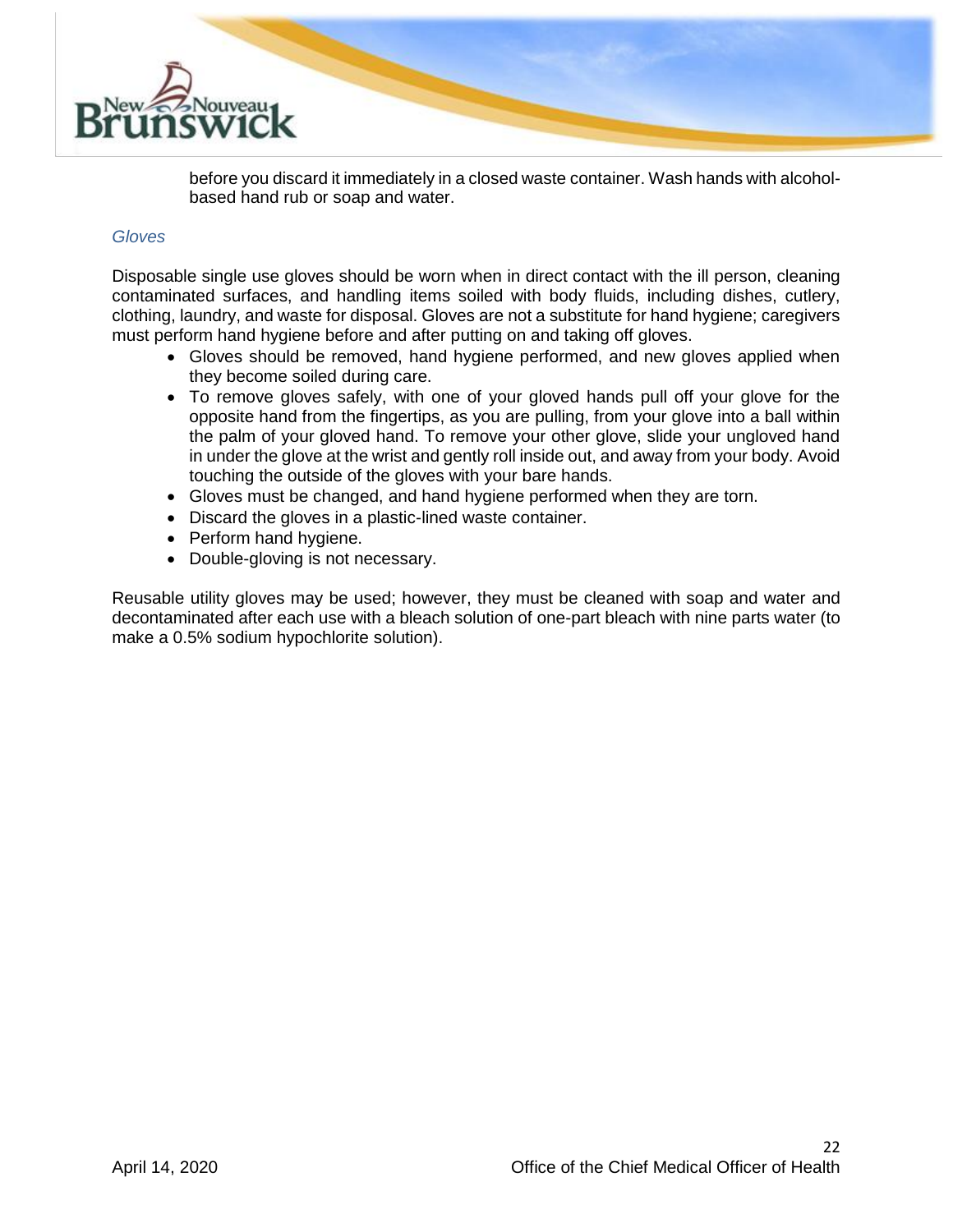

### *Appendix I: Routine Practices*

Routine Practices include:

- 1. A point of care risk assessment of the resident and the planned interaction is completed prior to each interaction –See Appendix C
- 2. Hand hygiene before and after physical contact with the resident and / or with the resident's environment
- 3. Hand hygiene by residents and visitors. Residents may require assistance from health care providers
- 4. Use of barriers to prevent HCW contact with blood, body fluids, secretions, excretions, non-intact skin or mucous membranes (e.g. gloves, gown, mask, eye protection).
- 5. Single room and private toileting facilities for residents who soil the environment with blood, body fluids, excretions or secretions.
- 6. Safe handling of sharps to prevent injury including the use of safetyengineered devices and the provision of sharps containers at point-of-care where required.
- 7. Safe handling of soiled linen and waste to prevent exposure and transmission to others
- 8. Cleaning and disinfection of equipment that is being used by more than one resident between residents.
- 9. Respiratory Hygiene
	- Post signage at facility entrances re performing hand hygiene and donning a surgical/procedure mask if sneezing or coughing
	- Use disposable tissues for wiping nose
	- Cover both mouth and nose with disposable tissues when coughing or sneezing
	- Discard tissues after one use into a hands-free receptacle
	- Sneeze and cough into sleeve or shoulder when tissues are not available rather than the bare hand
	- Perform hand hygiene immediately after coughing, sneezing or using tissues
	- Turn head away from others when coughing or sneezing
	- Keep hands away from the mucous membranes of the eyes and nose
	- Maintain a spatial separation of 2 meters between residents symptomatic with an acute respiratory infection (new cough/shortness of breath and fever) and those who do not have symptoms of a respiratory infection.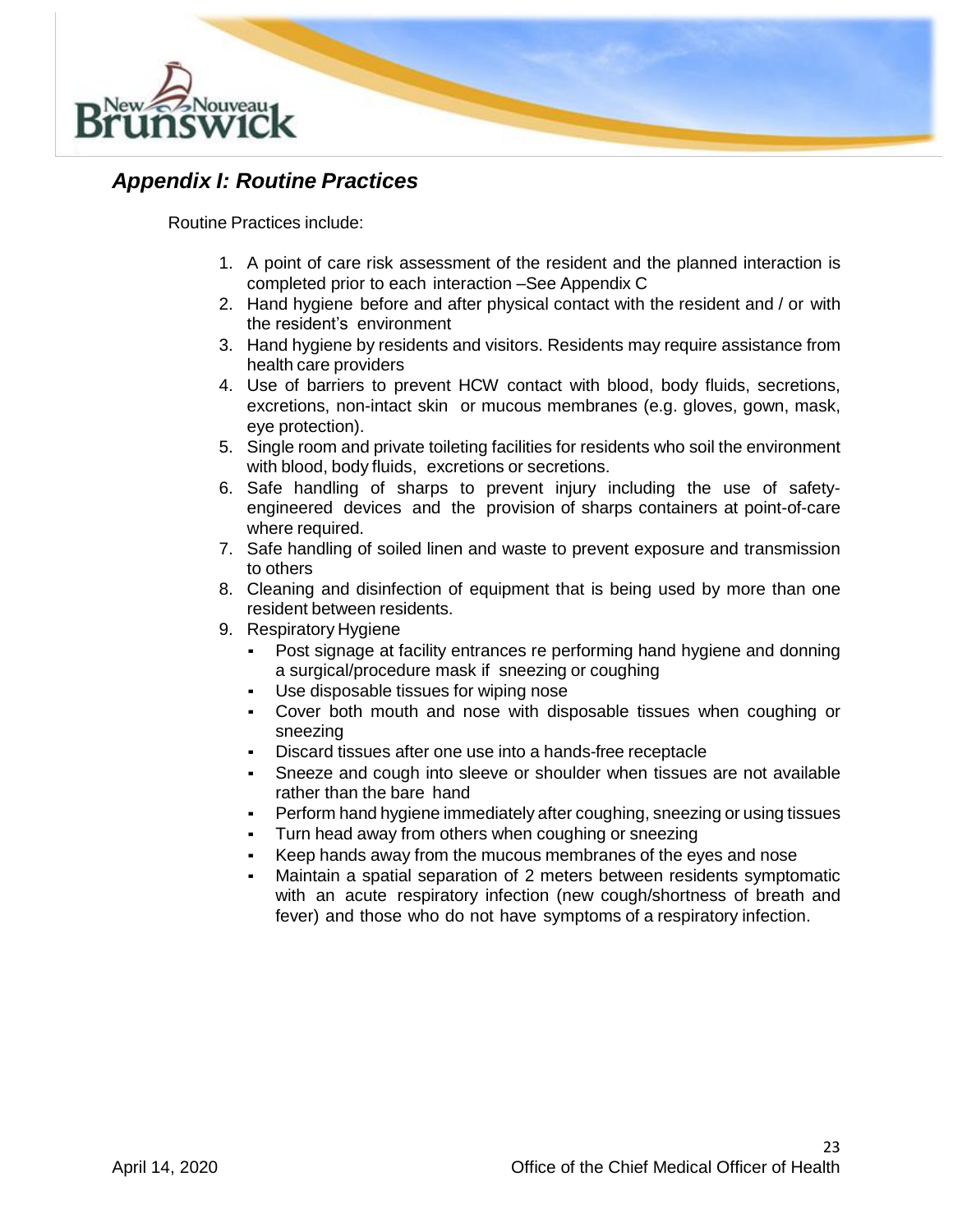

### *Appendix J: Droplet Contact Precautions for Nursing Homes*

- Perform a point of care risk assessment to determine appropriate accommodation.
- Prioritize residents who cannot be confined to their bed/bed space maintaining spatial separation of  $\geq 2$  meters from others for a private room / private Bathroom
- In shared accommodations the privacy curtains must remain pulled
- The resident's door may remain open if the distance from the resident to the door is ≥ 2 meters
- Cohorting of residents may be required.

### *Personal Protective Equipment*

- Gloves for entry into the room, cubicle or bed space if a shared room
- Surgical/procedure mask for activity within 2 meters
- Eye Protection for activity within 2 meters. Prescription eye glasses do not provide protection
- Long sleeved gowns if it is anticipated that clothing or forearms will be in direct contact with the resident, environmental surfaces, or objects within the resident, environmental
- Instruct visitors on necessary infection control measures including:
	- $\circ$  How to put on and remove isolation attire
	- o Hand Hygiene (alcohol-based hand rub and/or soap and water)

### *Hand Hygiene*

- Most important measure to prevent spread of infection,
- Clean hands before and after contact with the resident and/or resident's environment with alcohol- b a s e d hand rub or with soap and water
- Do not use the resident's bathroom sink for hand hygiene.

### *Isolation Supplies*

- Alcohol based hand rub 70 90% (method of choice for hand hygiene in all healthcare facilities)
- Long sleeved isolation gowns
- Gloves
- Eye protection
- Surgical / procedure mask
- Dedicated thermometer
- Stethoscope
- Laundry hamper
- Waste containers
- Specimen bags
- Pen
- Post-it notes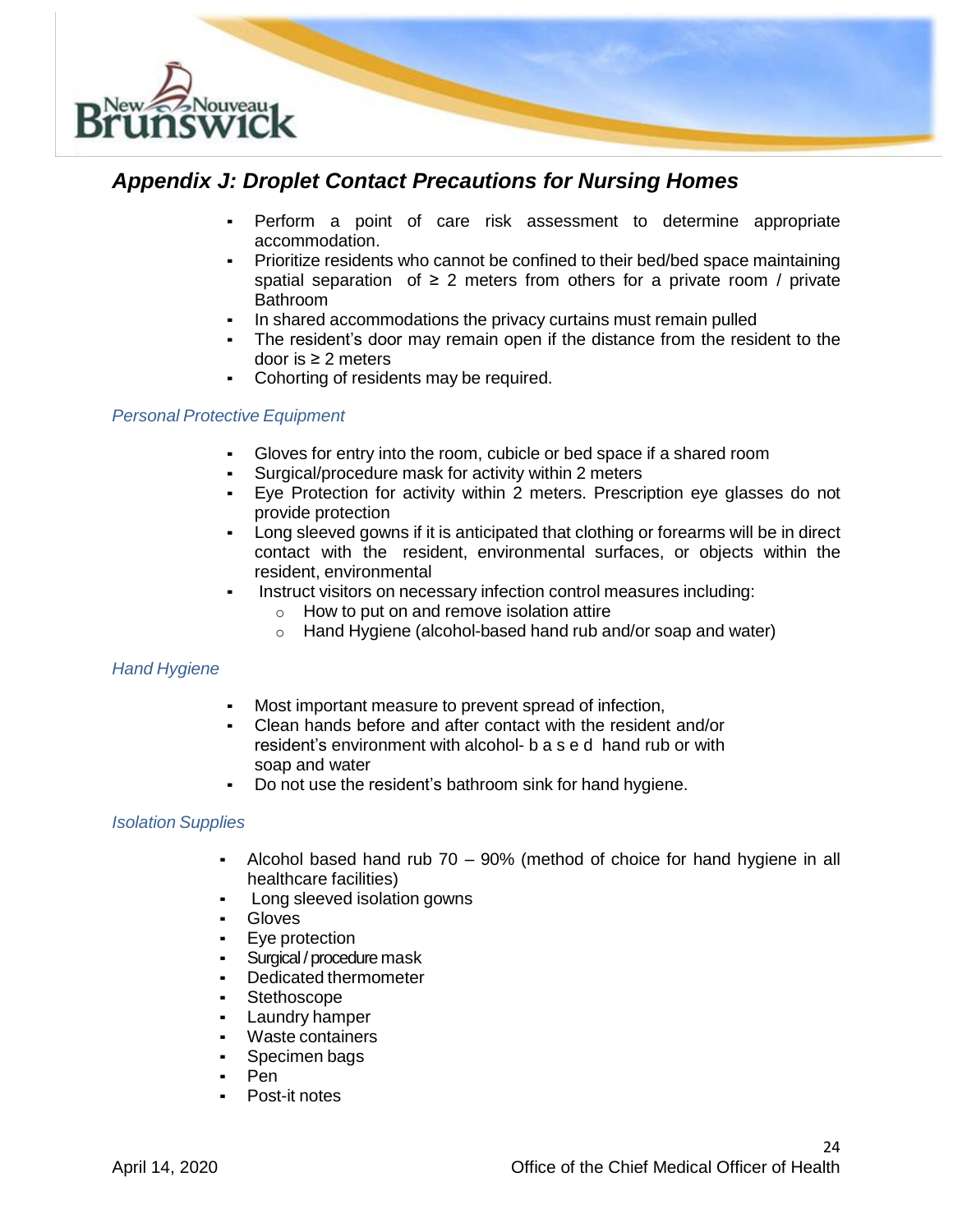

- Isolation Signage (Droplet Contact Precautions)
- Approved disinfectant for equipment cleaning (e.g. accelerated hydrogen peroxide)

### *Resident Care Supplies*

- Limit the disposable supplies taken into the room to the amount anticipated for use
- Disposables not used cannot be returned to stock. If not used by this resident, they must be discarded
- Provide the resident with tissues, a waste container for used tissues and a mechanism to perform hand hygiene following coughing/sneezing.

### *Isolation Room Set up*

- Post signs with the required precautions (both official languages) outside the resident room— must be clearly visible
- Waste can and laundry hamper in resident room
- Ensure that the resident can dispose of used tissues
- Set up the personal protective supplies outside the resident room (anteroom or corridor).

### *Enter/Exit Room Procedure*

Before entering room, cubicle, or bed space in a shared room:

- **•** Perform hand hygiene
- Put on gown— if required
- Put on surgical/procedure mask
- Put on eye protection Put on gloves.

To exit room:

- **•** PPE is removed prior to exiting the room
- Remove gloves and dispose
- **EXEL A** Remove gown (if worn), touching only the inside of gown and place in hamper
- **•** Perform hand hygiene
- Remove eye protection (front of eye protection is contaminated)
- Remove mask-remove by ties (front of the mask is contaminated)
- Perform hand hygiene.

Note: Re-usable eye protection must be cleaned and disinfected after each use

#### *Charting*

Do not take any part of the resident chart into the room to transfer information from the resident room:

- Keep dedicated pen and post-it notes inside resident room
- Write information on post-it and stick on window/door of resident room
- Exit the resident room following the Enter/Exit Room Procedure
- Use another pen outside the room to record information on chart/paper.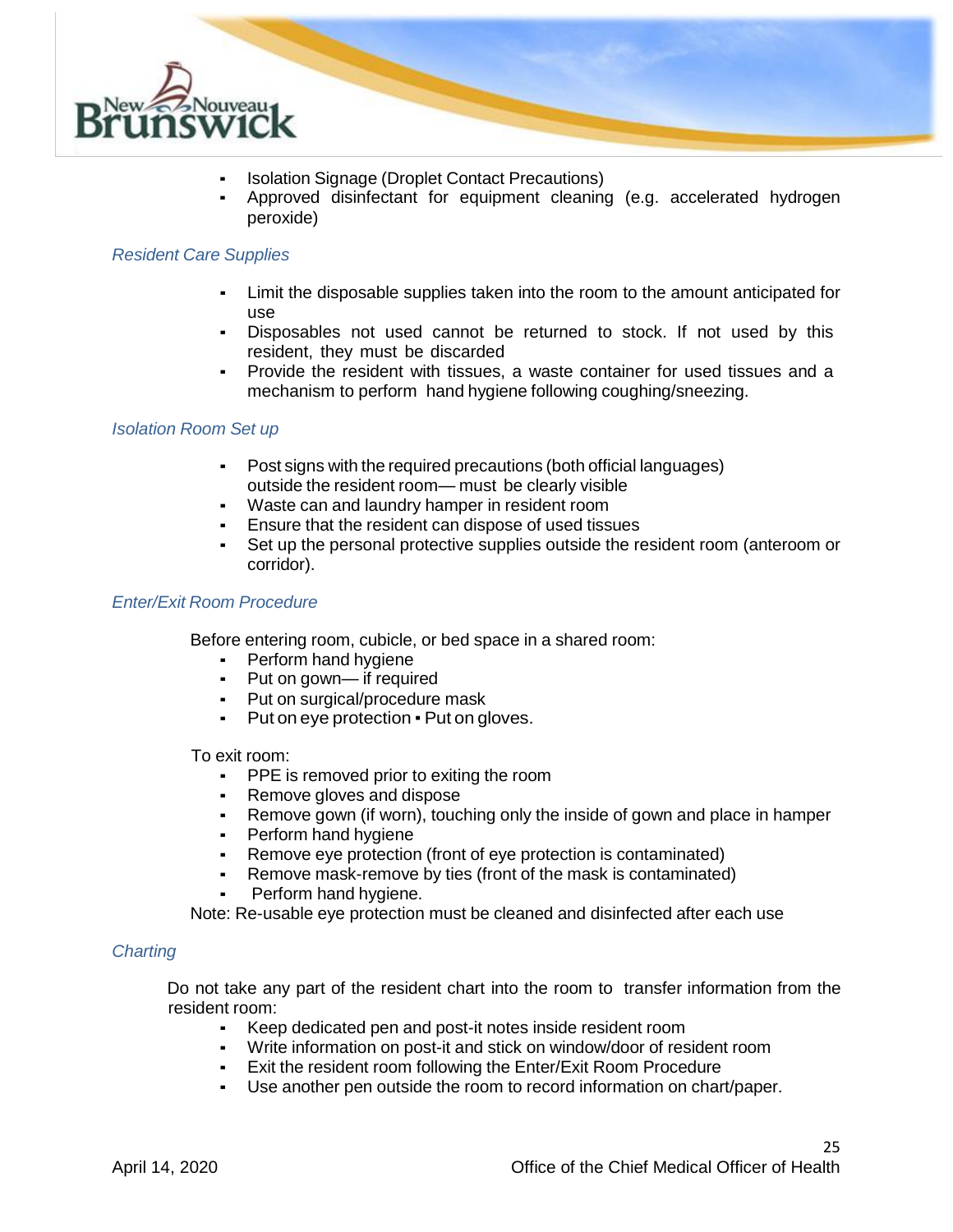

### *Equipment*

- Use disposable equipment, when possible.
- Dedicate reusable equipment to this resident and leave in room.
- Clean and disinfect reusable equipment before removing from the room.

### *Laundry and Waste*

- Tie off the laundry and waste bags before leaving the room
- **•** Place outside the room for pick-up<br>• No further special handling is requi
- No further special handling is required for laundry and waste.

### *Food Trays*

- Regular dishes and cutlery
- Regular dishwashing procedures.

### *Room Cleaning*

- Twice daily cleaning of all high touch surfaces, bed rails, light switches, bathrooms, bedside tables, walker, wheelchair, cane, and drawer handles remotes, phone, etc.
- If resident is discharged or transferred out of room, carry out discharge cleaning (per facility policy) and discard all magazines, personal care supplies, disposable supplies, etc.

### *Resident Transport*

Resident remains confined to room except for medically required activities. Re-schedule all non-urgent medical appointments. If it is necessary to leave the room for tests/facility transfer/therapy:

- Sending facility must notify receiving facility of required precautions
- Transport Personnel to don Personal Protective Equipment (PPE) to enter resident room
- Resident to don a surgical/procedure mask and clean clothing
- Utilize clean linens on the clean transport-wheelchair/stretcher (the resident's linen should not be used for transport
- **EXEC** Assist resident with hand hygiene
- When leaving the room with the resident, transport personnel should remove PPE (gowns and gloves) and perform hand hygiene and don clean PPE. The surgical mask and eye protection do not need to be changed
- Use facility supplied disinfectant (i.e. accelerated hydrogen peroxide) to provide a clean area for hands on the transport equipment
- If equipment from the resident's room must also be transported, it must be disinfected and allowed to air dry prior to use
- Use a transport route that avoids populated areas
- Maintain ≥ 2 meters from others
- Use a dedicated elevator, with no other persons in it
- Disinfect equipment after transfer.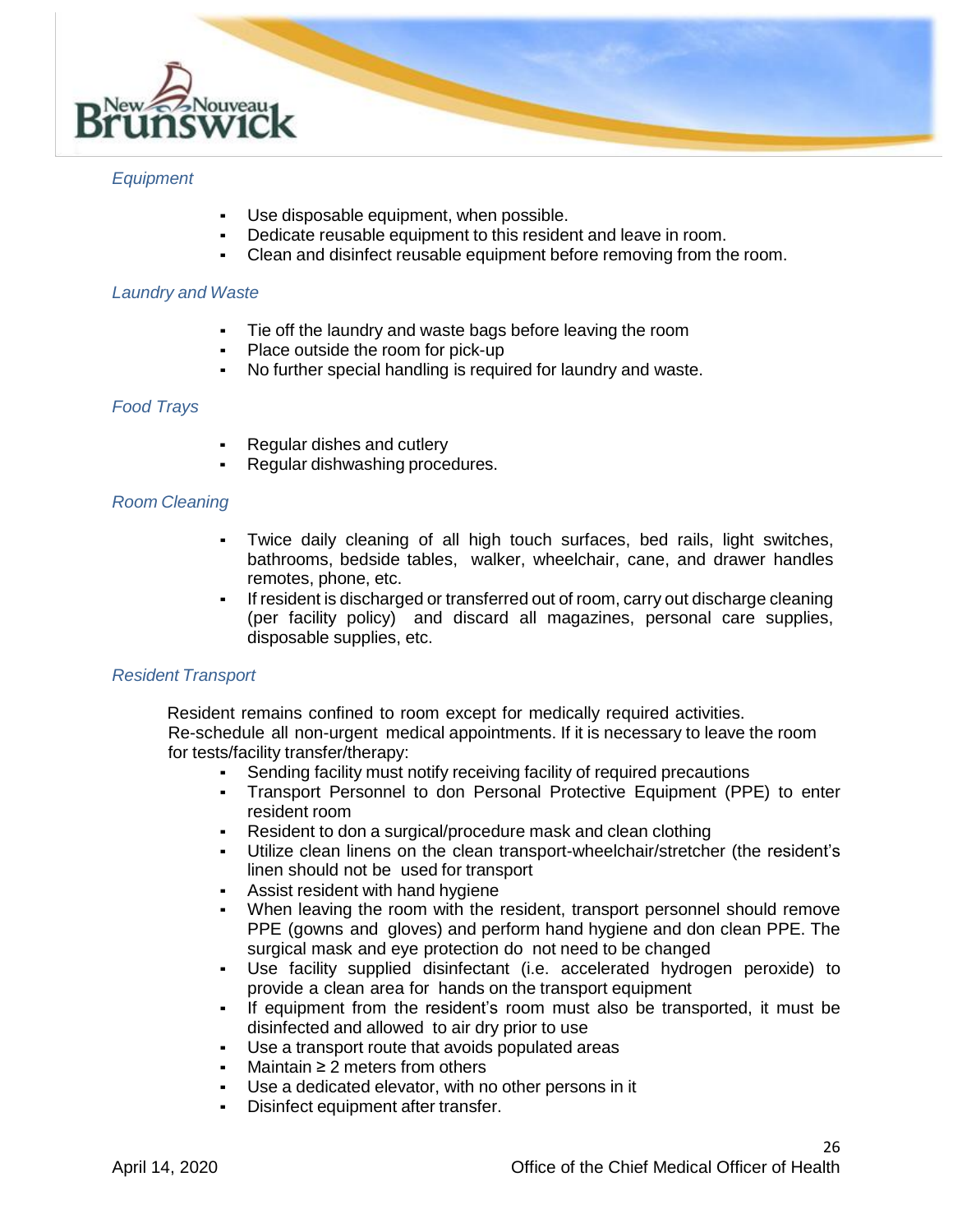

### *Appendix K: Cleaning and Disinfection for COVID-19*

Increasing the frequency of cleaning and disinfecting high-touch surfaces is significant in controlling the spread of viruses, and other microorganisms. All surfaces, especially those general surfaces that are frequently touched, such as door knobs, handrails, etc., should be cleaned at least twice daily and when soiled.

When choosing an environmental cleaning product, it is important to follow product instructions for dilution, contact time and safe use, and to ensure that the product is:

- Registered in Canada with a Drug Identification Number (DIN)
- Labelled as a broad-spectrum virucide

All soiled surfaces should be cleaned before disinfecting, unless otherwise stated on the product.

The following hard-surface disinfectant products meet Health Canada's requirements for emerging viral pathogens. These authorized disinfectants may be used against SARS-CoV-2, the coronavirus that causes COVID-19. [https://www.canada.ca/en/health](https://www.canada.ca/en/health-canada/services/drugs-health-products/disinfectants/covid-19/list.html)[canada/services/drugs-health-products/disinfectants/covid-19/list.html](https://www.canada.ca/en/health-canada/services/drugs-health-products/disinfectants/covid-19/list.html)

#### If using household bleach, the following is recommended:

| <b>Disinfectant</b>                                         | <b>Concentration and Instructions</b>                                                                                                                                  |
|-------------------------------------------------------------|------------------------------------------------------------------------------------------------------------------------------------------------------------------------|
| Chlorine: household bleach – sodium<br>hypochlorite (5.25%) | $1000$ ppm<br>1 teaspoon (5 ml) bleach to 1 cup (250 ml) water<br>or<br>4 teaspoons (20 ml) bleach to 1 litre (1000 ml)<br>water<br>Allow surface to air dry naturally |

Precautions when using bleach

- Always follow safety precautions and the manufacturer's directions when working with concentrated solutions of bleach. To avoid injury, use appropriate personal protective equipment during handling (read the label and refer to the material safety data sheet).
- Chlorine bleach solution might damage some surfaces (e.g., metals, some plastics).
- Never mix ammonia products with bleach or bleach-containing products. This practice produces chlorine gas - a very toxic gas that can cause severe breathing problems, choking and potentially death.
- Clean the surface before using the chlorine bleach solution.
- A bottle of bleach has a shelf life, so check the bottle for an expiry date.
- Do not premix the water and bleach solution, as it loses potency over time. Make a fresh solution every day.